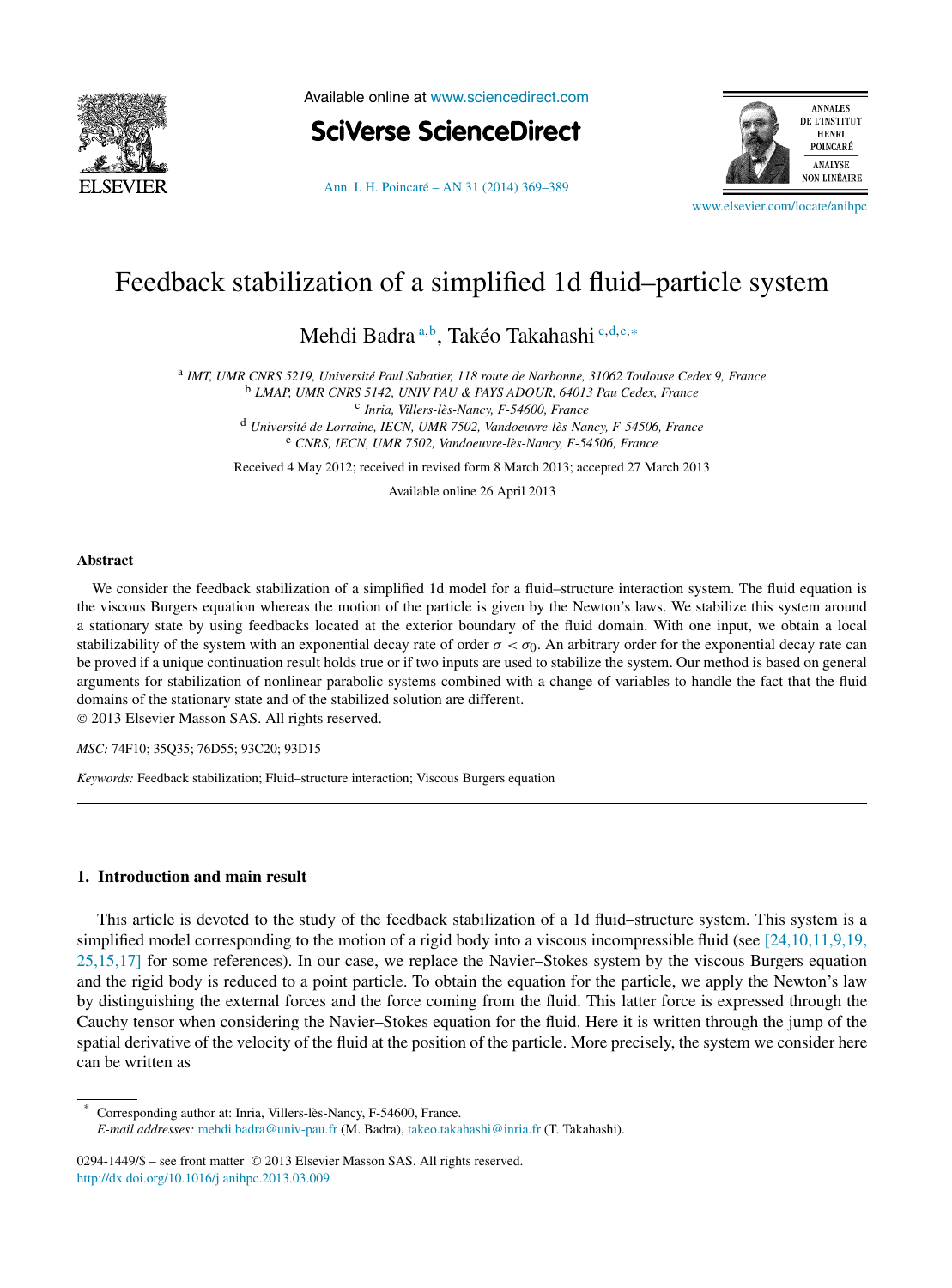<span id="page-1-0"></span>
$$
\begin{cases}\nv_t - v_{xx} + v v_x = f^S & (t \geq 0, \ x \in (-1, 1) \setminus \{h(t)\}), \\
v(t, h(t)) = \dot{h}(t), \\
m\ddot{h}(t) = [v_x](t, h(t)) + m\ell^S & (t \geq 0),\n\end{cases} \tag{1}
$$

with the boundary conditions

$$
v(t, -1) = a^S + u(t), \qquad v(t, 1) = b^S \quad (t \ge 0),
$$
\n(2)

and with the initial conditions:

$$
h(0) = h^{0}, \qquad \dot{h}(0) = \ell^{0}, \qquad v(0, x) = v^{0}(x), \quad x \in (-1, 1) \setminus \{h^{0}\}. \tag{3}
$$

Here  $v = v(t, x)$  is the velocity of the fluid and  $h = h(t)$  is the position of the particle. We assume that at  $x = h(t)$ , the velocity of the fluid and the velocity of the particle *h*˙ are equal. This system was introduced by Vázquez and Zuazua in [\[26\],](#page-20-0) where the well-posedness and the large time behavior have been considered (with *(*−1*,* 1*)* replaced by R). They also consider the case of several particles in [\[27\]](#page-20-0) with a result of no collisions between the particles. In  $(1)$ – $(3)$ , the external forces  $f^S = f^S(x)$ ,  $\ell^S$ , and the boundary conditions  $a^S$ ,  $b^S$  are given and are independent of time. They correspond to a stationary state

$$
\begin{cases}\n-V_{yy}^S + V^S V_y^S = f^S \quad (y \in (-1, 1) \setminus \{H^s\}), \\
V^S(-1) = a^S, \quad V^S(H^S) = 0, \quad V^S(1) = b^S, \\
0 = [V_y^S](H^S) + m\ell^S.\n\end{cases}
$$
\n(4)

In the above equations,  $V^S$  is the constant velocity of the fluid and, since we consider a stationary solution, we have imposed that the velocity of the particle is 0, so that the particle remains located in  $H<sup>S</sup>$ . It is worth noting that for every forces  $f^S$  (for the fluid) and  $\ell^S$  (for the particle), and for every boundary conditions  $(a^S, b^S)$  there are usually no solutions of (4). However, it is possible to construct families of stationary solutions. We discuss this problem in Section [2.](#page-4-0)

Our aim is to use in (1)–(3) the control  $u = u(t)$  at  $x = -1$  in order to "reach" the stationary state  $(V^S, 0, H^S)$  as  $t \to \infty$ . More precisely, the control *u* is searched as a feedback depending on the difference between  $(v, \dot{h}, h)$  and  $(V^S, 0, H^S)$ , so that

$$
\|v(t) - V^S\|_{L^2((-1,1))} + |\dot{h}(t)| + |h(t) - H^S| \le C e^{-\sigma t} (\|v^0 - V^S\|_{L^2((-1,1))} + |\ell^0| + |h^0 - H^S|)
$$
(5)

where  $\sigma > 0$  is imposed and C is independent of the initial condition  $(v^0, \ell^0, h^0)$ . The precise statement of the main result is given in Theorem [2.](#page-3-0)

Let us point out that the controllability of this simplified 1d fluid–structure systems has already been considered. In the case of exact null controllability, the first result on this system was obtained by Doubova and Fernández-Cara by using two controls, at  $x = -1$  and at  $x = 1$  (see [\[12\]\)](#page-19-0). Their method is based on Carleman estimates at the left and at the right of the particle. To remove one control on this problem, Liu, Takahashi and Tucsnak developed a new method for the null-controllability in presence of source terms, combined with a spectral method for the linear system (see [\[22\]\)](#page-19-0). Let us note that the two above articles consider only the case  $V^S = 0$ . To obtain the exact controllability to stationary states  $V^S$  (or to trajectories), the method of [\[22\]](#page-19-0) could be difficult to apply since it is based on a spectral study. The method in [\[12\]](#page-19-0) may be adapted to obtain such results but in that case, one would need two controls, at  $x = -1$  and at  $x = 1$ . This necessity of two controls is proper to the 1d case, and is a consequence of the fact that the fluid domain is not connected. Therefore, if we only use one input to control or stabilize such a system, it can be seen as a control problem of a coupled system (two Burgers equations and the ODE for the particle) with a control on only one of these equations. In particular, one of the fluid equations is only controlled by the motion of the particle. Here for our stabilization problem, if we use only one input then we obtain (5) for  $\sigma < \sigma_0$ ,  $\sigma_0 > 0$ . More precisely, to stabilize with a decay rate of order  $\sigma > 0$ , the following condition has to be satisfied

$$
\begin{cases}\nV_{y}^{S}(H^{S})\varphi - \varphi_{yy} - V^{S}\varphi_{y} = 0, & y \in (H^{S}, 1) \\
\varphi(H^{S}) = \varphi(1) = 0\n\end{cases} \implies \varphi \equiv 0 \text{ or } V_{y}^{S}(H^{S}) < -\sigma.
$$
\n(6)

We show that if there exists a nontrivial solution of the above system, then  $V_y^S(H^S) < 0$ , and thus we can always stabilize this system with only one input. However, we also prove that the above condition may be false for some  $\sigma$ ,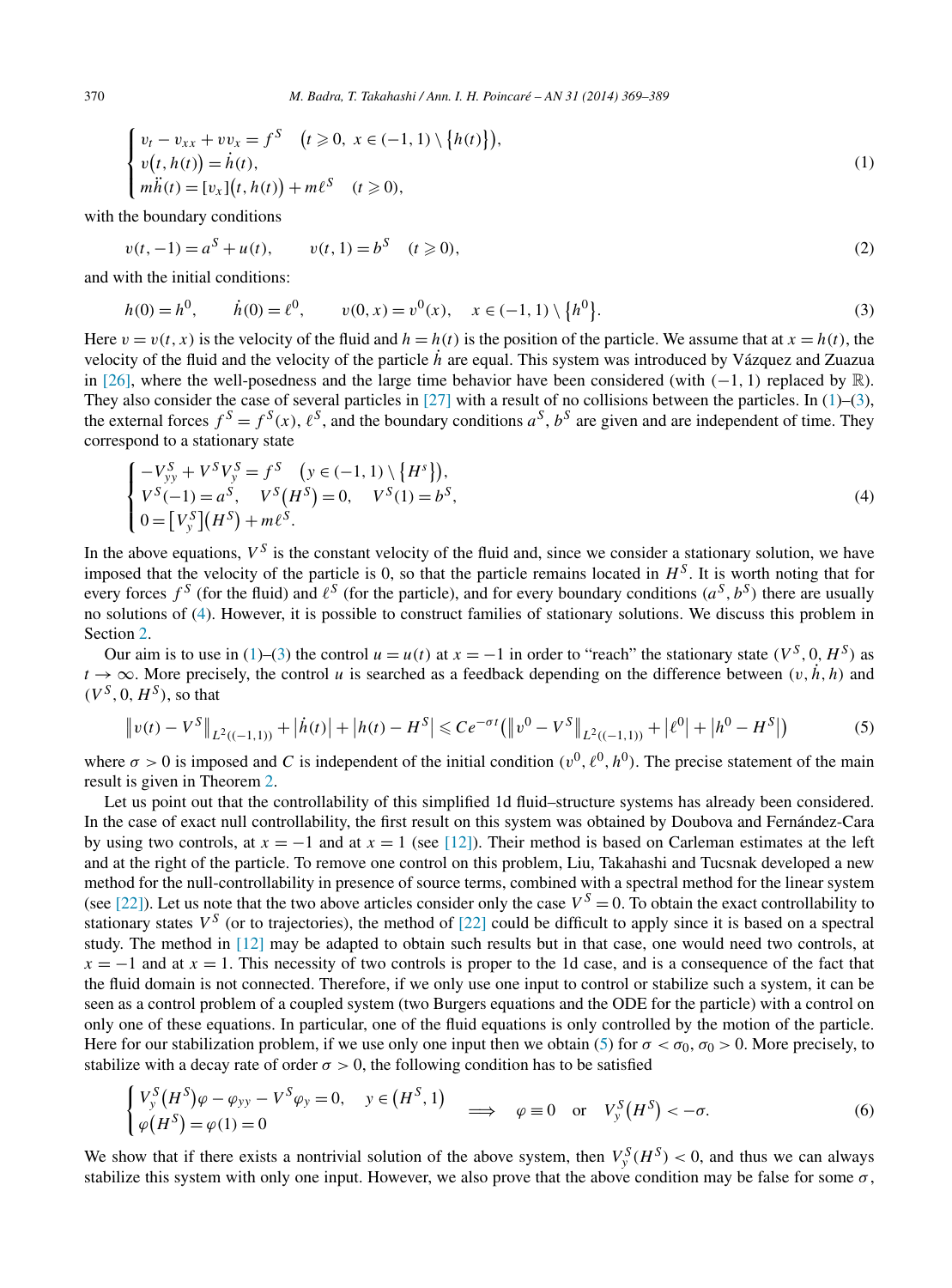<span id="page-2-0"></span>and in that case, to obtain a stabilization result with a decay rate of order  $-\sigma$ , we need two feedback controls. This means that we would have to change the second boundary condition of [\(2\)](#page-1-0) by

$$
v(t, 1) = \tilde{u}(t) + b^S,
$$

with  $\tilde{u}$  a feedback depending on the difference between  $(v, \dot{h}, h)$  and  $(V^S, 0, H^S)$ . In Section [2,](#page-4-0) we discuss about condition [\(6\)](#page-1-0), but let us already notice that in the case of [\[12\]](#page-19-0) or [\[22\],](#page-19-0) i.e.  $V^S \equiv 0$ , this condition is trivially satisfied for all  $\sigma > 0$ . Let us also note that in dimension 2 or 3, for a rigid body immersed into a viscous incompressible fluid (and for a fluid domain that is connected), this problem disappears both for the controllability problem (see  $[20,6,5]$ ) and for the stabilization problem (work in progress).

In order to state our main result, we first need to give a precise definition of weak solutions for the system [\(1\)](#page-1-0), [\(2\)](#page-1-0), [\(3\)](#page-1-0). For that, we denote by  $L^2_{loc}(\mathcal{X})$  [resp.  $L^{\infty}_{loc}(\mathcal{X})$ ] the space of functions that belong to  $L^2(0,T;\mathcal{X})$  [resp.  $L^{\infty}(0, T; \mathcal{X})$  for all  $0 < T < +\infty$ , and we set for  $h \in (-1, 1)$ :

$$
\mathcal{V}^h = \left\{ \begin{bmatrix} \phi \\ g \\ k \end{bmatrix} \in H_0^1((-1, 1)) \times \mathbb{R}^2; \phi(h) = g \right\}.
$$

**Definition 1.** The pair

$$
(v, h) \in L^{\infty}_{loc}(L^{2}((-1, 1))) \cap L^{2}_{loc}(H^{1}((-1, 1))) \times C^{1}((0, \infty); \mathbb{R})
$$

is a weak solution of [\(1\)](#page-1-0), [\(2\)](#page-1-0), [\(3\)](#page-1-0), if (2) holds in the trace sense, if  $h(0) = h^0$ , if  $v(t, h(t)) = \dot{h}$ , and if for any  ${}^t[\phi, g, k] \in$  $C^1([0,\infty); H_0^1((-1,1)) \times \mathbb{R}^2$  with compact support in time and such that for all *t*, <sup>*t*</sup>[ $\phi(t), g(t), k(t)$ ] ∈  $\mathcal{V}^{h(t)}$ ,

$$
-\int_{0}^{\infty}\int_{-1}^{1}v(t,x)\phi_t(t,x) dx dt - \int_{0}^{\infty}m\dot{h}(t)\dot{g}(t) dt + \int_{0}^{\infty}\int_{-1}^{1}(v_x\phi_x + vv_x\phi) dx dt
$$
  
=\int\_{0}^{\infty}\int\_{-1}^{1}f^S\phi dx dt + \int\_{0}^{\infty}mg(t)\ell^{S} dt + \int\_{-1}^{1}v^O(x)\phi(0,x) dx + m\ell^{O}g(0). (7)

Let us notice that, as classical for fluid–structure problems, the test functions in (7) depend on the solutions (on *h*). We refer the reader to the articles on fluid–structure interaction quoted above for more details.

In the result of stabilization, our feedback control does not depend linearly on the difference of  $(v, h, h)$  and of  $(V^S, 0, H^S)$ . Indeed, one of the main difficulties in this study consists in the fact that the spatial domain is moving. For instance, we see that the velocities of the fluid *v* and  $V^S$  are not defined in the same spatial domains, respectively  $(-1, 1) \setminus {H<sup>s</sup>}$  and  $(-1, 1) \setminus {h(t)}$ . Moreover the fluid domain in [\(1\)](#page-1-0)–[\(3\)](#page-1-0) evolves with the time since the particle is moving. To overcome this difficulty, we consider a change of variables

$$
X(t,\cdot):(-1,1)\setminus\left\{H^s\right\}\to(-1,1)\setminus\left\{h(t)\right\}
$$

and our feedback *u* depends linearly on the difference  $v \circ X - V^S$ .

A possible construction of such a change of variables (see Section [3\)](#page-9-0) consists in introducing a function *η* ∈  $C^{\infty}([-1, 1])$  satisfying  $\eta(H^{S}) = 1$ ,  $\eta(1) = \eta(-1) = \eta'(H^{S}) = 0$  and to define

$$
X(t, y) \stackrel{\text{def}}{=} y + \eta(y)(h(t) - H^{S}),
$$

if

$$
\|\eta'\|_{L^{\infty}((-1,1))}|h(t) - H^{S}| < 1 \quad \text{for all } t.
$$
 (8)

We are now in position to state our main result that asserts that the system  $(1)$ – $(3)$  is locally feedback stabilizable in a neighborhood of a stationary state.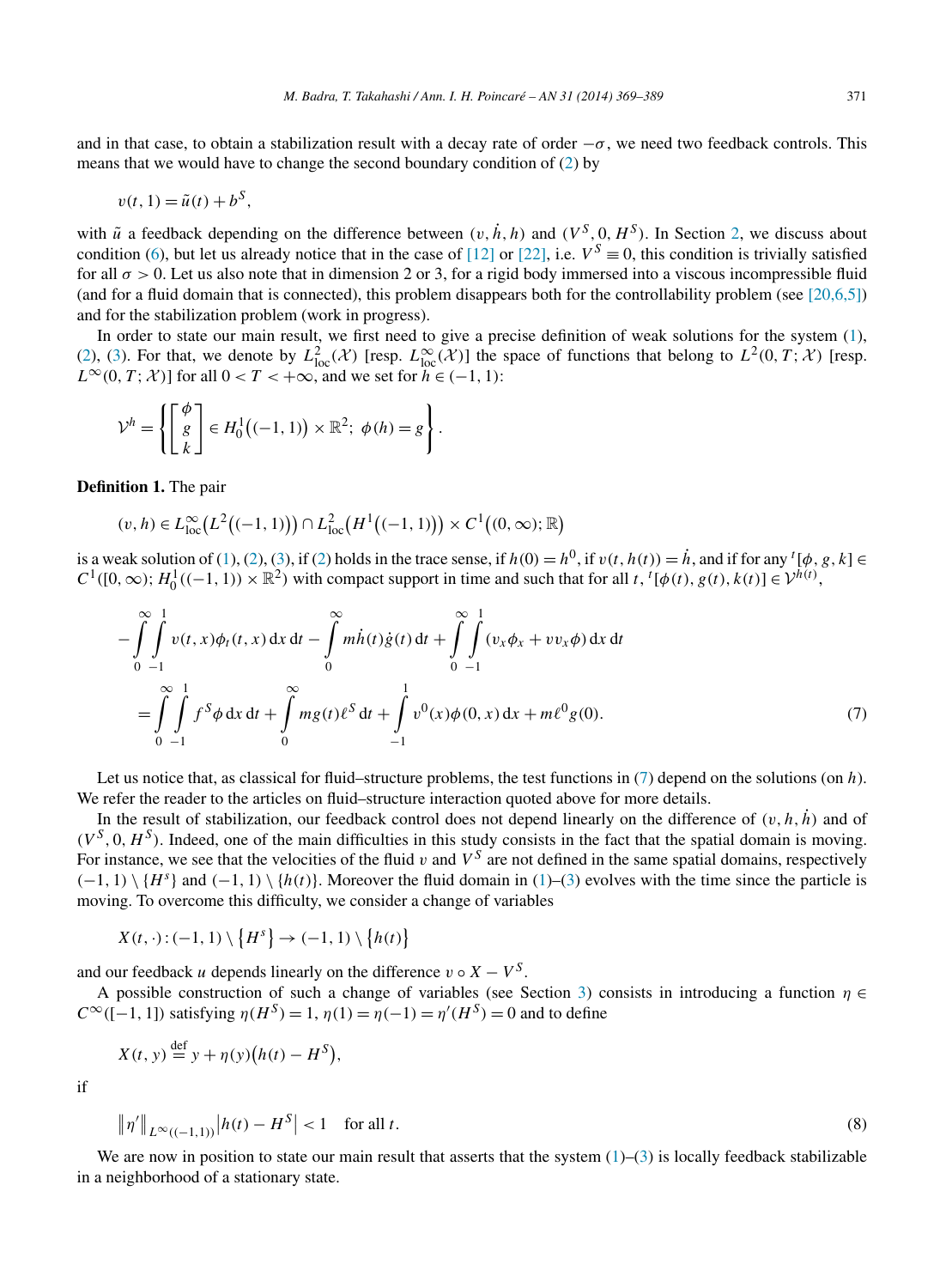<span id="page-3-0"></span>**Theorem 2.** Assume  $f^S \in W^{2,\infty}((-1,1))$ , and that  $(f^S, \ell^S, a^S, b^S)$  is associated with a stationary solution  $(V^S, 0, H^S)$  of [\(4\)](#page-1-0), with  $V^S \in W^{1,\infty}((-1,1))$ . There exists  $\sigma_0 > 0$  such that for all  $\sigma \in (0, \sigma_0)$ , there exist  $\mu, C > 0$ .  $and$   $(\hat{\varphi}, \hat{g}, \hat{k}) \in L^2((-1, 1)) \times \mathbb{R}^2$ , such that, if  $(v^0, \ell^0, h^0) \in L^2((-1, 1)) \times \mathbb{R}^2$  satisfies

$$
\|v^0 - V^S\|_{L^2((-1,1))} + |\ell^0| + |h^0 - H^S| \le \mu
$$
\n(9)

*then there exists a unique weak solution (v,h)* (*in the sense of Definition* [1\)](#page-2-0)*, of* [\(1\)](#page-1-0), [\(3\)](#page-1-0) *and of*

$$
v(t, -1) = aS + \int_{-1}^{1} \left( v(t, y + \eta(y)(h(t) - H^{S})) - V^{S}(y) \right) \hat{\varphi} \, dy + m\dot{h}(t)\hat{g} + (h(t) - H^{S})\hat{k},
$$
  
\n
$$
v(t, 1) = bS \quad (t \ge 0),
$$
\n(10)

*and satisfying* [\(8\)](#page-2-0)*. Moreover*  $v \in C([0, +\infty); L^2((-1, 1))$  *and it satisfies* 

$$
\|v(t) - V^S\|_{L^2((-1,1))} + |\dot{h}(t)| + |h(t) - H^S| \le Ce^{-\sigma t} (\|v^0 - V^S\|_{L^2((-1,1))} + |\ell^0| + |h^0 - H^S|). \tag{11}
$$

As already explained, in the above result, one may have  $\sigma_0 < \infty$ . We can have  $\sigma_0 = \infty$  if condition [\(16\)](#page-4-0) holds true or if we use two inputs.

**Corollary 3.** *Assume the hypotheses of Theorem* 2 *and that V <sup>S</sup> satisfies one of the two conditions*

$$
V_{y}^{S}(H^{S}) \geqslant 0 \tag{12}
$$

*or*

$$
\forall y \in (H^S, 1), \quad V_y^S(H^S) + \frac{V_y^S(y)}{2} + \frac{1}{4}(V^S(y))^2 + \left(\frac{\pi}{1 - H^S}\right)^2 > 0. \tag{13}
$$

*Then, we can take*  $\sigma_0 = \infty$  *in Theorem 2.* 

**Remark 4.** Let us give some comments on the above results.

• In Theorem 2 the uniqueness of the solutions holds in a stronger sense: any maximal solution

$$
(\tilde{v}, \tilde{h}) \in C(0, T_{\max}; L^{2}((-1, 1))) \cap L^{2}((0, T_{\max}); H^{1}((-1, 1))) \times C^{1}(0, T_{\max}; \mathbb{R})
$$

of [\(1\)](#page-1-0), [\(3\)](#page-1-0), (10) is a global solution ( $T_{\text{max}} = \infty$ ) and is equal to the solution  $(v, h)$  of Theorem 2, see Remark [11](#page-11-0) below.

- Theorem 2 does not deal with the practical construction of the triplet  $(\hat{\varphi}, \hat{g}, \hat{k})$ . One can compute  $(\hat{\varphi}, \hat{g}, \hat{k})$  by solving a finite dimensional Riccati equation as in [\[1,23\].](#page-19-0)
- If the condition [\(6\)](#page-1-0) is false for some  $\sigma > 0$ , then the stabilization result stated in Theorem 2 holds true for this decay rate by changing (10) into

$$
v(t, -1) = a^S + \int_{-1}^{1} \left( v(t, y + \eta(y)(h(t) - H^S)) - V^S(y) \right) \hat{\varphi} \, dy + m\dot{h}(t)\hat{g} + \left( h(t) - H^S \right) \hat{k} \quad (t \ge 0),
$$
\n(14)

$$
v(t,1) = b^{S} + \int_{-1}^{t} \left( v(t, y + \eta(y)(h(t) - H^{S})) - V^{S}(y) \right) \tilde{\varphi} \, dy + m\dot{h}(t)\tilde{g} + (h(t) - H^{S})\tilde{k} \quad (t \ge 0), \qquad (15)
$$

for two triplets  $(\hat{\varphi}, \hat{g}, \hat{k}) \in L^2((-1, 1)) \times \mathbb{R}^2$  and  $(\tilde{\varphi}, \tilde{g}, \tilde{k}) \in L^2((-1, 1)) \times \mathbb{R}^2$ . In Corollary 3, we consider a sufficient condition to ensure that [\(6\)](#page-1-0) holds true for all  $\sigma > 0$ . Note that this condition is satisfied if  $V^S$  is not decreasing too much: if  $V_y^S(y) > -2/3(\pi/(1 - H^S))^2$  for all  $y \in (H^S, 1)$  then (13) holds true.

• Let us emphasize that in this result, we stabilize around a stationary state which is not necessary equal to zero. To our knowledge, it is one of the first results in this direction.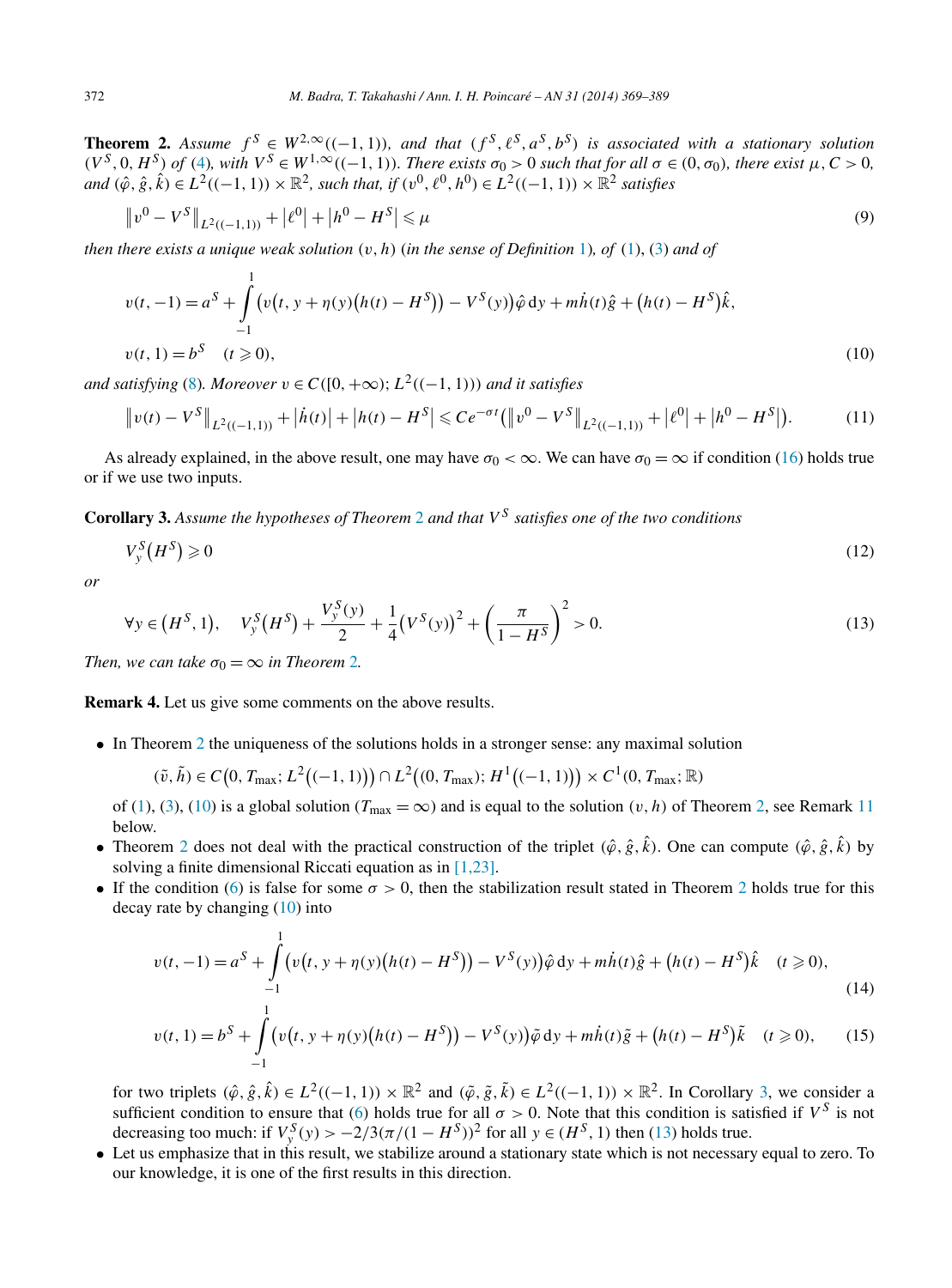<span id="page-4-0"></span>The method used to obtain our result of stabilization is a general method based on the stabilization of a linearized system (see, for instance,  $[1,2]$ ). Let us remark that in the linear case the stabilization is implied by the approximate controllability. More precisely, the approximate controllability can be obtained through two conditions. The first one is a condition stronger than [\(6\)](#page-1-0):

$$
\begin{cases}\nV_y^S(H^S)\varphi - \varphi_{yy} - V^S\varphi_y = 0, & y \in (H^S, 1) \\
\varphi(H^S) = \varphi(1) = 0\n\end{cases} \implies \varphi \equiv 0.
$$
\n(16)

The second condition is that a family of root vector of the underlying linear operator (see  $(61)$ – $(62)$ ) is complete. This last property could be deduced by using Keldish's Theorem since the linear operator is a relatively bounded perturbation of a self-adjoint operator (see [\[2\]\)](#page-19-0).

Let us point out that the method used in this paper to obtain the stabilization around a stationary state does not apply if we want to stabilize around a non-stationary state. To tackle this question a starting point could be the interesting work [\[3\]](#page-19-0) of V. Barbu, S.S. Rodrigues and A. Shirikyan concerning the stabilization of the Navier–Stokes equations (without structure interaction) around a non-stationary target state by mean of a time dependent internal feedback law. Let us also note that since we obtain the stabilization by using a linearization process, it leads to a local result for the nonlinear system. There exist few results of global stabilization or of global controllability for such systems. For the Burgers equations alone, without any structure, it is shown in [\[14\]](#page-19-0) and in [\[18\]](#page-19-0) that the global controllability does not hold with one or two boundary controls or with an interior control. By using two boundary controls and a particular interior control, Chapouly [\[7\]](#page-19-0) proves that the Burgers equation is globally controllable. For the system considered here, with a particle, the corresponding results are open. In fact, even the approximate controllability of [\(1\)](#page-1-0) is an open question.

We underline that in [\(1\)](#page-1-0) the viscosity of the fluid is assumed to be equal to 1 for simplicity, but there is no difficulty to extend our stabilization result for [\(1\)](#page-1-0) with terms  $(vv_x)_x$ ,  $[vv_x]$  instead of  $v_{xx}$ ,  $[v_x]$ , where *v* is a smooth positive function of  $x \in (-1, 1)$ . However, in the case of a viscosity depending on the nonhomogeneous density  $\rho$  of the fluid,  $v \stackrel{\text{def}}{=} v(\rho)$ , the stabilizability is far more difficult to study. This comes from the fact that the corresponding 1d fluid–solid interaction system satisfied by *(v,ρ)* is coupling a parabolic equation for the velocity and a hyperbolic equation for the density and, even for the linearized equations, there are few tools developed to obtain the stabilization of such systems. About the controllability and the stabilizability of such a type of system, but without solid interaction, we shall mention  $[13,8]$ .

The outline of the paper is the following. In Section 2 we first discuss the existence of solutions for [\(4\)](#page-1-0) and on condition [\(6\)](#page-1-0). In Section [3,](#page-9-0) we construct a change of variables to reduce the problem  $(1)$ –[\(3\)](#page-1-0) to a cylindrical domain. Section [4](#page-11-0) is devoted to show that the system obtained after the change of variables satisfies the hypotheses of a general framework for feedback stabilization of nonlinear parabolic systems. Finally, Section [5](#page-15-0) is devoted to the proof of the main result. We end this paper by giving in Section [6](#page-18-0) some generalizations in the case of several particles.

#### **2. Remarks on stationary states and on condition [\(6\)](#page-1-0)**

## *2.1. Existence of stationary solutions*

As explained in the introduction, in general there are no solutions to [\(4\)](#page-1-0). Indeed the quadruplet  $(f^S, \ell^S, a^S, b^S)$ has to satisfy some hypotheses. This can be seen as follows: if we consider for instance  $f^S \equiv 0$  and  $\ell^S = 0$ , then we can see that [\(4\)](#page-1-0) reduces to

$$
\begin{cases}\n-V_{yy}^S + V^S V_y^S = 0 \quad (y \in (-1, 1)), \\
V^S (H^S) = 0, \\
V^S (-1) = a^S, \quad V^S (1) = b^S.\n\end{cases}
$$
\n(17)

Then it is easy to see that the solution of the first two equations is

$$
V^{S}(y) = 2C \tan(C(y - H^{S})) \quad \text{or} \quad V^{S}(y) = -2C \tanh(C(y - H^{S})) \quad \text{or} \quad V^{S} \equiv 0
$$

where *C* is a positive constant to be determined. One has  $V_y^S(H^S) = 2C^2$  or  $-2C^2$  or 0 depending on the case. One can notice that each of these functions is strictly monotone and in particular, to have a solution to  $(17)$ , we need that  $a^Sb^S \leq 0$ .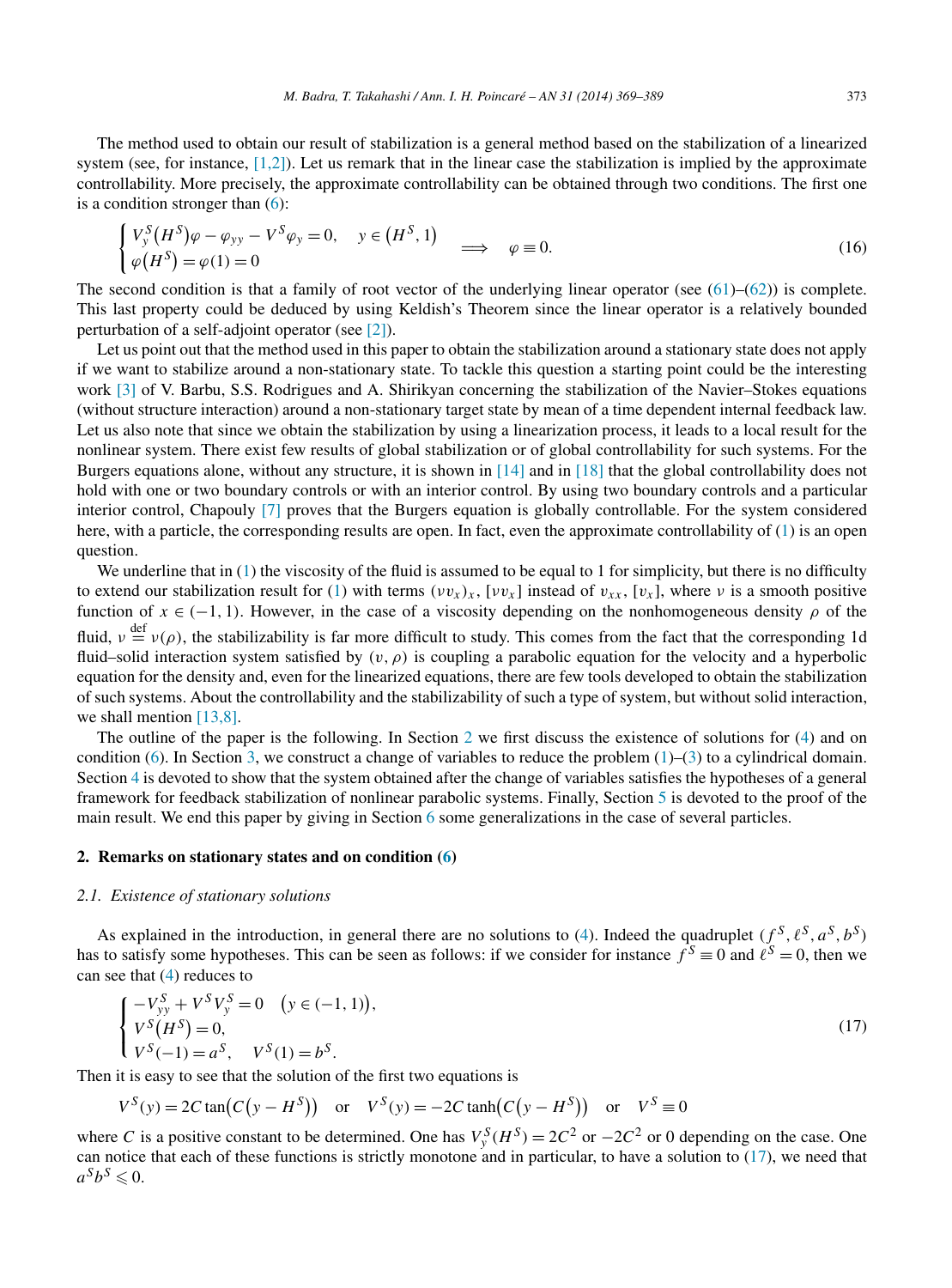<span id="page-5-0"></span>In the particular case when  $a^S = -b^S$ , we see that  $H^S = 0$  and that there always exists a solution. Indeed, if  $a^S = 0$ , then  $V^S \equiv 0$ . Else if  $a^S < 0$  or equivalently  $b^S > 0$ , there exists a unique  $C \in (0, \pi/2)$  such that  $2C \tan(C) = b^S$ . In the last case, if  $a^S > 0$  or equivalently  $b^S < 0$ , there exists a unique  $C > 0$  such that  $2C \tanh(C) = a^S$ . We have proved the following

**Lemma 5.** *For any*  $a^S \in \mathbb{R}$ *, the problem* 

$$
\begin{cases}\n-V_{yy}^S + V^S V_y^S = 0 \quad (y \in (-1, 1)), \\
V^S(0) = 0, \\
V^S(-1) = a^S, \quad V^S(1) = -a^S\n\end{cases}
$$
\n(18)

*admits a unique solution. Moreover, V <sup>S</sup> is either* 0 *or strictly monotone.*

If we allow to add external forces  $f^S$  and  $\ell^S$ , then we can easily construct families of stationary solutions. Indeed, for  $f^S$ ,  $H^S$ ,  $a^S$  and  $b^S$ , the two following problems admit at least one solution

$$
\begin{cases}\n-V_{yy}^{(1)} + V^{(1)}V_{y}^{(1)} = f^{S} & (y \in (-1, H^{S})), \\
V^{(1)}(-1) = a^{S}, & V^{(1)}(H^{S}) = 0,\n\end{cases}
$$
\n(19)

$$
\begin{cases}\n-V_{yy}^{(2)} + V^{(2)}V_{y}^{(2)} = f^{S} & (y \in (H^{S}, 1)), \\
V^{(2)}(H^{S}) = 0, \quad V^{(2)}(1) = b^{S}.\n\end{cases}
$$
\n(20)

This can be proved by following the proof of the existence of the stationary Navier–Stokes system (see, for instance, [\[16, Theorem 2.3, p. 291\]\)](#page-19-0).

Then we can set  $V^S = V^{(1)}$  in  $(-1, H^S)$  and  $V^S = V^{(1)}$  in  $(H^S, 1)$ , and in that case  $(H^S, V^S)$  is solution of [\(4\)](#page-1-0) provided we take

$$
\ell^{S} := -\frac{1}{m} \big( V_{y}^{(2)}(H^{S}) - V_{y}^{(1)}(H^{S}) \big).
$$

## *2.2. Remarks on condition [\(6\)](#page-1-0)*

In this subsection, we give some conditions that imply [\(6\)](#page-1-0) and we also prove that there exists  $V^S$  satisfying [\(4\)](#page-1-0) and a nontrivial solution *ϕ* of

$$
\begin{cases}\nV_{y}^{S}(H^{S})\varphi - \varphi_{yy} - V^{S}\varphi_{y} = 0, & y \in (H^{S}, 1), \\
\varphi(H^{S}) = \varphi(1) = 0.\n\end{cases}
$$
\n(21)

Let us notice that, if we define the operator  $A^S \varphi = \varphi_{yy} + V^S \varphi_y$  with domain  $H^2((H^S, 1)) \cap H_0^1((H^S, 1))$  then [\(6\)](#page-1-0) can be reformulated as follows:  $V_y^S(H^S)$  is not an eigenvalue of the operator  $A^S$  or  $V_y^S(H^S) < -\sigma$ .

Let us first state several conditions on  $V^S$  or on  $f^S$  that ensure that condition [\(6\)](#page-1-0) holds true.

**Proposition 6.** Let us consider a solution  $V^S \in W^{1,\infty}((H^S, 1))$  of [\(4\)](#page-1-0) and assume one of the following conditions:

$$
V_{y}^{S}(H^{S}) \geqslant 0 \tag{22}
$$

*or*

$$
\forall y \in (H^S, 1), \quad V_y^S(H^S) + \frac{V_y^S(y)}{2} + \frac{1}{4}(V^S(y))^2 + \left(\frac{\pi}{1 - H^S}\right)^2 > 0 \tag{23}
$$

*or*

$$
\sigma \leq \frac{1}{3} \left( 2 \left( \frac{\pi}{1 - H^S} \right)^2 - \| \left[ F^S \right]^+ \|_{L^\infty} \right), \quad \text{where } F^S(y) = \int_{H^S}^y f^S(s) \, ds. \tag{24}
$$

*Then condition* [\(6\)](#page-1-0) *holds true.*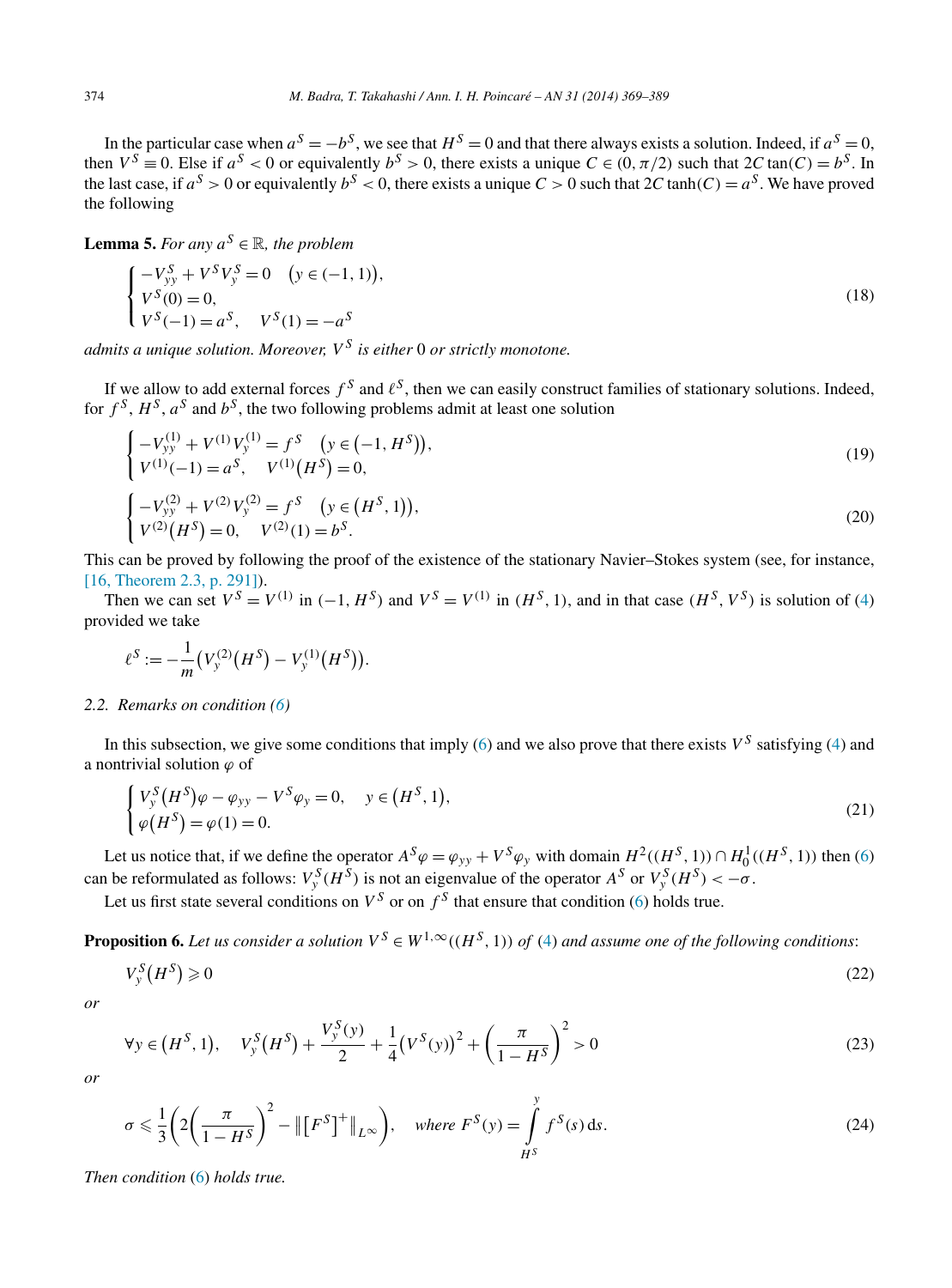<span id="page-6-0"></span>**Proof.** To prove that [\(22\)](#page-5-0) implies [\(6\)](#page-1-0), assume  $\varphi \in H^2((H^S, 1)) \cap H_0^1((H^S, 1))$  satisfies for some  $\lambda \in \mathbb{R}$ :

$$
\begin{cases}\n\lambda \varphi - \varphi_{yy} - V^S \varphi_y = 0, & y \in (H^S, 1), \\
\varphi(H^S) = \varphi(1) = 0.\n\end{cases}
$$
\n(25)

Since  $V^S \in W^{1,\infty}((H^S, 1))$  we have  $\varphi_{vv} \in C([H^S, 1])$  and thus  $\varphi \in C^2([H^S, 1])$ . If  $\varphi$  is not the zero function then  $\varphi$  admits either a minimum or a maximum different from zero at some point  $y_0 \in (H^S, 1)$ . Assume that  $\varphi(y_0)$  =  $\max{\{\varphi(y) \mid y \in (H^S, 1)\}} > 0$ . Then we necessarily have  $\varphi_y(y_0) = 0$  and  $\varphi_{yy}(y_0) \le 0$ , and by using the equation we then get  $\lambda \varphi(y_0) \leq 0$  and  $\lambda \leq 0$ . The other case  $\varphi(y_0) = \min{\varphi(y) \mid y \in (H^S, 1)} < 0$  (which yields  $\varphi_y(y_0) = 0$ ,  $\varphi_{yy}(y_0) \ge 0$ ) leads to the same conclusion. If  $\lambda = 0$  then  $\varphi_y(y_0) = 0$ ,  $\varphi_{yy}(y_0) = 0$  and  $\varphi_y$  is solution of  $\psi_y + V^S \psi = 0$ in  $(H^S, 1)$  which leads to  $\psi \equiv 0$  and thus  $\varphi \equiv 0$ . Thus  $\lambda < 0$ .

In order to prove that  $(23)$  implies  $(6)$ , it is useful to remark that

$$
\varphi(y) = z(y) \exp\left(-\int\limits_{H^S}^y \frac{V^S(s)}{2} \, ds\right) \tag{26}
$$

is solution of [\(21\)](#page-5-0) if and only if *z* satisfies

$$
z_{yy} = W(V^S)z \quad (y \in (H^S, 1)), \qquad z(H^S) = z(1) = 0,
$$
\n(27)

where

$$
W(VS) = VyS (HS) + \frac{1}{2} VyS + \frac{1}{4} (VS)2.
$$
 (28)

Then by multiplying by  $\zeta$  the first equation of (27), integrating by parts and using Wirtinger inequality we deduce that

$$
\int_{H^S} \left[ z^2 \left[ \left( \frac{\pi}{1 - H^S} \right)^2 + W(V^S) \right] dy \leq 0. \tag{29}
$$

In particular, if [\(23\)](#page-5-0) holds true, we deduce that [\(16\)](#page-4-0) holds true.

Finally, for the last condition, we integrate the first equation of [\(4\)](#page-1-0) on  $(H^S, y)$  and we deduce

$$
\frac{1}{2}V_{y}^{S}(y) = \frac{1}{2}V_{y}^{S}(H^{S}) + \frac{1}{4}V^{S}(y)^{2} - \frac{1}{2}F^{S}(y).
$$

Gathering the above equation and (29), we obtain that a necessary condition for the existence of a nontrivial solution of [\(21\)](#page-5-0) is that there exists *y* such that

$$
\frac{3}{2}V_{y}^{S}(H^{S}) + \frac{1}{2}V^{S}(y)^{2} - \frac{1}{2}(F^{S})^{+}(y) + \frac{1}{2}(F^{S})^{-}(y) + \left(\frac{\pi}{1 - H^{S}}\right)^{2} \leq 0.
$$

In particular, since the above condition implies

$$
V_{y}^{S}(H^{S}) < \frac{1}{3} \left( \left\| \left[ F^{S} \right]^{+} \right\|_{L^{\infty}} - 2 \left( \frac{\pi}{1 - H^{S}} \right)^{2} \right)
$$
\n(30)

then we have  $V_y^S(H^S) < -\sigma$  if  $\sigma$  satisfies [\(24\)](#page-5-0).  $\Box$ 

Now let us prove the existence of a couple  $(V^S, \varphi)$  where  $V^S$  is solution of [\(4\)](#page-1-0) and where  $\varphi$  is a nontrivial solution of [\(21\)](#page-5-0). Let us note that any  $V^S \in C^\infty([H^S, 1])$  satisfying  $V^S(H^S) = 0$  can be extended as a solution of [\(4\)](#page-1-0) for some  $(f^{\tilde{S}}, a^S, b^S, \ell^S)$ , as explained in Subsection [2.1.](#page-4-0) Moreover, from Proposition [6,](#page-5-0) we can limit ourself to functions  $V^S$ such that  $V_y^S(H^S) < 0$ .

**Proposition 7.** There exists  $V^S \in C^\infty([H^S, 1])$  satisfying  $V^S(H^S) = 0$  and  $V^S_y(H^S) < 0$  such that Eq. [\(21\)](#page-5-0) admits a *nontrivial solution.*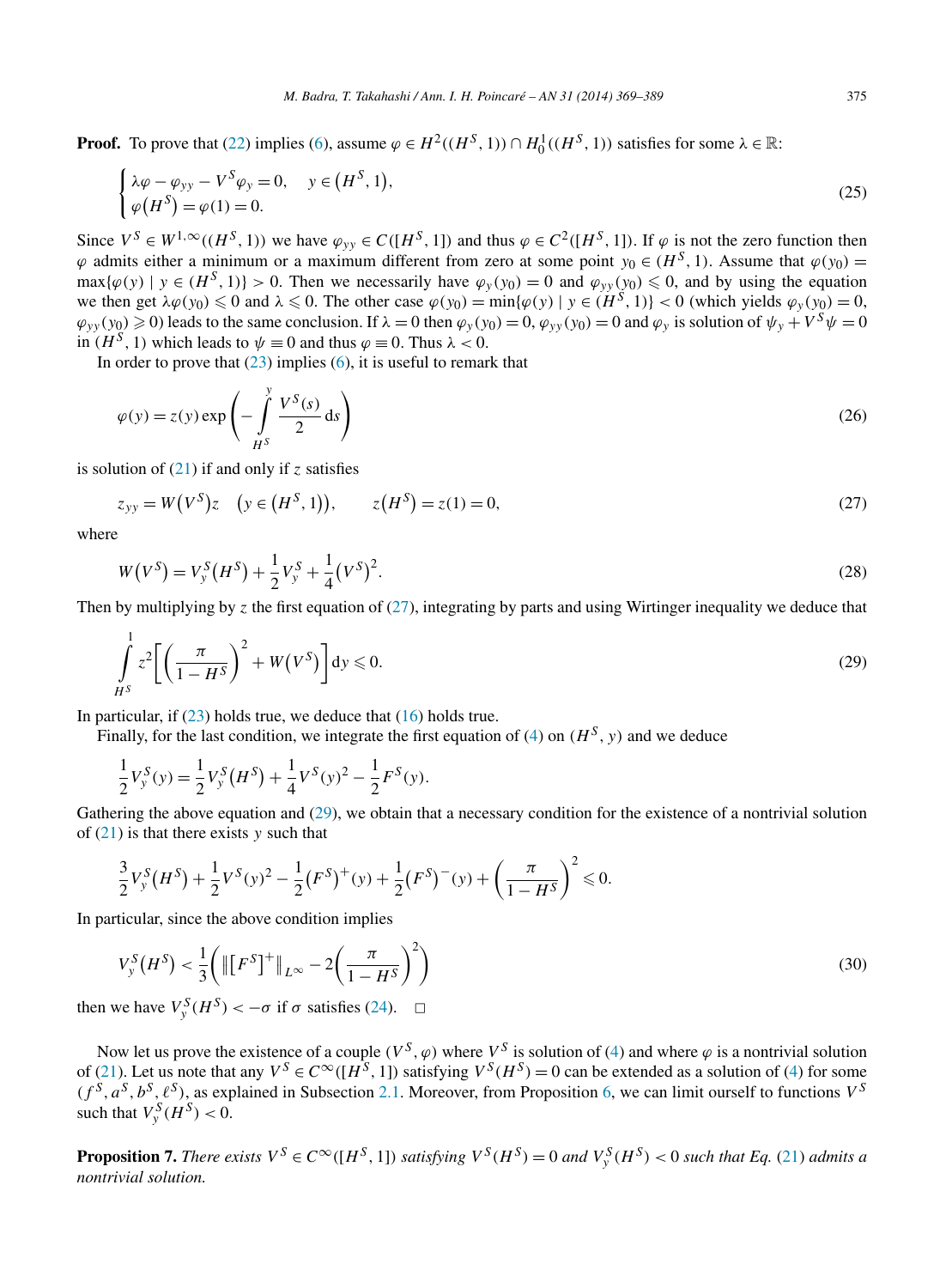**Proof.** In order to construct a solution  $\varphi$  of [\(21\)](#page-5-0), we use again the change of variables [\(26\)](#page-6-0) so that we look for a solution *z* of [\(27\)](#page-6-0). To obtain such a solution, we first construct a solution  $\hat{z}$  of

$$
\hat{z}_{\hat{y}\hat{y}} = \hat{W}(\hat{\zeta})\hat{z} \quad (\hat{y} \in (0, \mu)), \qquad \hat{z}(0) = \hat{z}(\mu) = 0,
$$
\n(31)

where

$$
\hat{W}(\hat{\zeta}) = \hat{\zeta}_{\hat{y}}(0) + \frac{1}{2}\hat{\zeta}_{\hat{y}} + \frac{1}{4}(\hat{\zeta})^2,\tag{32}
$$

and where  $\mu > 0$  will be fixed further.

From  $\hat{z}$  and  $\hat{\zeta}$  defined as above, one can deduce a solution *z* of [\(27\)](#page-6-0) by performing the change of variables

$$
z(y) = \frac{\mu}{1 - H^S} \hat{z} \left( \frac{\mu}{1 - H^S} (y - H^S) \right), \qquad V^S(y) = \frac{\mu}{1 - H^S} \hat{\zeta} \left( \frac{\mu}{1 - H^S} (y - H^S) \right) \quad (y \in (H^S, 1)).
$$

Standard calculation shows that in that case,  $\zeta$  and  $V^S$  satisfy [\(27\)](#page-6-0) and [\(28\)](#page-6-0).

We are thus reduced to construct a solution of (31), (32). We start by considering a smooth function  $\hat{\zeta} : \mathbb{R}_+ \to \mathbb{R}$ such that

$$
\hat{\zeta}(0) = 0, \qquad \hat{\zeta}_{\hat{y}}(0) = -1,
$$

and

$$
\hat{\zeta}(\hat{y}) = -2\varepsilon \tan(\varepsilon(\hat{y} - \varepsilon)) \quad \left(\hat{y} \in \left[\varepsilon, \varepsilon + \frac{\pi}{4\varepsilon}\right]\right),\tag{33}
$$

where  $\varepsilon$  is a "small" positive constant.

We notice that on the interval  $[\varepsilon, \varepsilon + \frac{\pi}{4\varepsilon}]$ , the function  $\hat{W}(\hat{\zeta})$  defined by (32) satisfies

$$
\hat{W}(\hat{\zeta}) = -\left(1 + \varepsilon^2\right). \tag{34}
$$

Let us consider a nontrivial solution of

$$
\hat{z}_{\hat{y}\hat{y}} = \hat{W}(\hat{\zeta})\hat{z} \quad (\hat{y} > 0), \qquad \hat{z}(0) = 0. \tag{35}
$$

We deduce from (34) that on the interval  $[\varepsilon, \varepsilon + \frac{\pi}{4\varepsilon}]$ ,

$$
\hat{z}(\hat{y}) = a\cos(\sqrt{1+\varepsilon^2}\hat{y} + c),
$$

where *a* and *c* are some constants. In particular, if  $\varepsilon < 1/\sqrt{15}$ , we deduce that  $\hat{z}$  admits a zero  $\mu$  in the interval

$$
\[\varepsilon,\varepsilon+\frac{\pi}{\sqrt{1+\varepsilon^2}}\]\subset\bigg[\varepsilon,\varepsilon+\frac{\pi}{4\varepsilon}\bigg].
$$

This shows that  $\hat{z}$  satisfies (31) and making the two changes of variables described at the beginning of the proof, we deduce the existence of a nontrivial solution of  $(21)$ .  $\Box$ 

Let us make some remarks on the above proof. First we can see that, since  $\mu \in [\varepsilon, \varepsilon + \frac{\pi}{\sqrt{1+\varepsilon^2}}]$ , the following estimate holds:

$$
V_{y}^{S}(H^{S}) \in \left[ -\left(\varepsilon + \frac{\pi}{\sqrt{1+\varepsilon^{2}}} \right)^{2} \left(\frac{1}{1-H^{S}}\right)^{2}, -\left(\frac{\varepsilon}{1-H^{S}}\right)^{2} \right].
$$

Second, we construct in this proof of Proposition [7,](#page-6-0) the function  $V^S$  in such a way that  $W(V^S)$  is constant in some interval so that we can obtain a simple formula for the solution of  $(27)$ . Let us remark that we cannot have  $W(V^S)$ constant in  $(H^S, 1)$ . Indeed, in that case, we need to solve  $W(V^S) = -\frac{n^2\pi^2}{(1-H^S)^2}$  and  $V^S(H^S) = 0$  and this leads to

$$
V^{S}(y) = -\frac{2n\pi}{\sqrt{3}(1 - H^{S})} \tan\left(\frac{n\pi(y - H^{S})}{\sqrt{3}(1 - H^{S})}\right)
$$

which is defined only for  $y < (1 - \frac{\sqrt{3}}{2n})H^S + \frac{\sqrt{3}}{2n} < 1$ . The next proposition states that, although it is not possible to choose  $W(V^S)$  equal to  $-\frac{n^2\pi^2}{(1-H^S)^2}$ , we can take  $W(V^S)$  close to  $-\frac{n^2\pi^2}{(1-H^S)^2}$  for some good topology.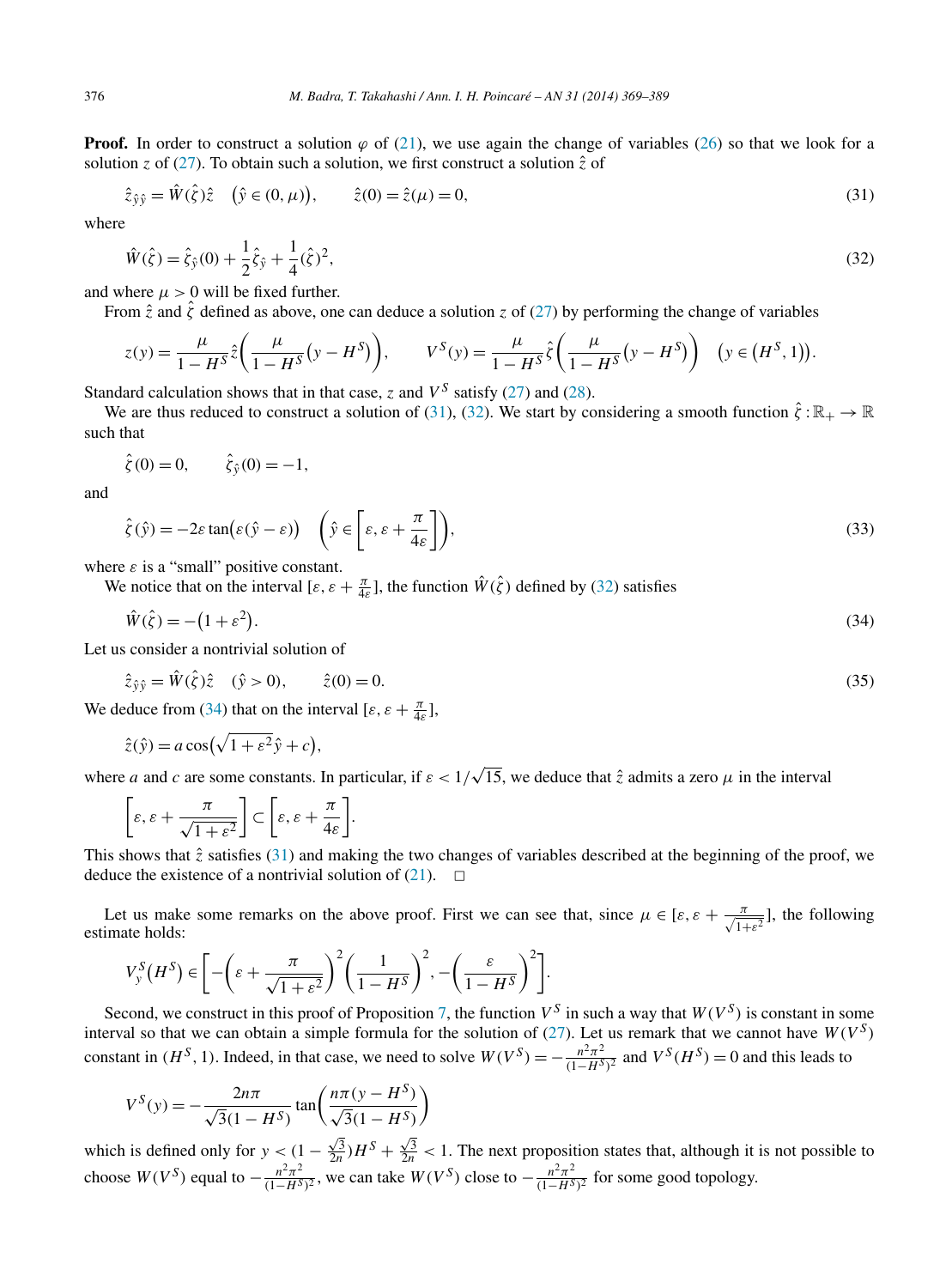**Proposition 8.** For all  $n \in \mathbb{N}^*$  and all  $\epsilon > 0$  there exists  $V^S \in C^\infty([H^S, 1])$  satisfying  $V^S(H^S) = 0$ ,  $\|W(V^S) + W^S(H^S) \|$  $\frac{n^2\pi^2}{(1-H^S)^2}\|_{L^2((H^S,1))} < \epsilon$  and  $V_y^S(H^S) \in (-\frac{n^2\pi^2}{(1-H^S)^2} - \epsilon, -\frac{n^2\pi^2}{(1-H^S)^2} + \epsilon)$ , such that Eq. [\(21\)](#page-5-0) admits a nontrivial solution.

**Proof.** The idea here is to use the change of variables [\(26\)](#page-6-0) and to obtain a nontrivial  $z \in H^2((H^S, 1))$  solution of [\(27\)](#page-6-0) by proving that the Schrödinger operator associated to  $V^S$  admits 0 for eigenvalue.

Consider, for all  $W \in L^2((H^{\tilde{S}}, 1))$ , the corresponding linear operator  $A_W$  defined on  $L^2((H^{\tilde{S}}, 1))$  by  $A_W z =$  $-z_{yy} + Wz$  and by its domain  $D(A_W) = H^2((H^S, 1)) \cap H_0^1((H^S, 1))$ . The operators  $A_W$  always have a spectrum composed of simple eigenvalues  $\lambda_1(W) < \cdots < \lambda_n(W) < \cdots$  and by applying classical results (for instance p. 190, p. 203 (Theorem 2.14), pp. 212–213 (Theorem 3.16) of [\[21\]\)](#page-19-0), we obtain that for each *n* ∈ N the mapping *W* ∈  $L^2((H^S, 1)) \mapsto \lambda_n(W) \in \mathbb{R}$  is continuous.

For  $\nu > 0$ , let us consider a smooth convex function  $\zeta^{\nu}$  such that

$$
\zeta^{\nu}(y) = \begin{cases} H^S - y, & y \in (H^S, H^S + \nu/2), \\ -\nu, & y \in (H^S + 2\nu, 1). \end{cases}
$$

Using the definition [\(28\)](#page-6-0) of the operator *W*, we can see that for all real  $\alpha$ 

$$
W(\alpha \zeta^{\nu}) \to -\alpha \quad \text{in } L^2((H^S, 1)) \text{ as } \nu \to 0.
$$

Thus

$$
\lambda_n\big(W(\alpha\zeta^{\nu})\big) \to \lambda_n(-\alpha) = \frac{n^2\pi^2}{(1-H^S)^2} - \alpha.
$$
\n(36)

Using this construction with  $\alpha = \frac{n^2 \pi^2}{(1 - H^S)^2} - \frac{\epsilon}{2}$  and with  $\alpha = \frac{n^2 \pi^2}{(1 - H^S)^2} + \frac{\epsilon}{2}$  and for v small enough we obtain two smooth functions  $V^1$  and  $V^2$  such that

$$
V^{i}(H^{S}) = 0, \quad V_{y}^{i}(H^{S}) \in \left(-\frac{n^{2}\pi^{2}}{(1 - H^{S})^{2}} - \epsilon, -\frac{n^{2}\pi^{2}}{(1 - H^{S})^{2}} + \epsilon\right),\tag{37}
$$

$$
\left\|W(V^{i}) + \frac{n^{2}\pi^{2}}{(1 - H^{S})^{2}}\right\|_{L^{2}((H^{S}, 1))} < \frac{\epsilon}{2},
$$
\n(38)

$$
\|V^i\|_{L^4((H^S,1))}^2 < \frac{\epsilon}{2},\tag{39}
$$

for  $i = 1, 2$  and such that

$$
\lambda_n\big(W\big(V^1\big)\big)<0<\lambda_n\big(W\big(V^2\big)\big). \tag{40}
$$

In particular, a continuity argument shows that there exists  $\theta \in [0, 1]$  such that  $V^S \stackrel{\text{def}}{=} \theta V^1 + (1 - \theta) V^2$  satisfies  $V^S(0) = 0$ ,  $V_y(H^S) \in (-\frac{n^2\pi^2}{(1-H^S)^2} - \epsilon, -\frac{n^2\pi^2}{(1-H^S)^2} + \epsilon)$ ,  $\lambda_n(W(V^S)) = 0$ . A simple calculation and (39) yield that

$$
\|W(V^{S}) + \frac{n^{2}\pi^{2}}{(1 - H^{S})^{2}}\|_{L^{2}((H^{S},1))}
$$
\n
$$
\leq \theta \|W(V^{1}) + \frac{n^{2}\pi^{2}}{(1 - H^{S})^{2}}\|_{L^{2}((H^{S},1))} + (1 - \theta)\|W(V^{2}) + \frac{n^{2}\pi^{2}}{(1 - H^{S})^{2}}\|_{L^{2}((H^{S},1))}
$$
\n
$$
+ \frac{1}{2} \|V^{1}\|_{L^{4}((H^{S},1))}^{2} + \frac{1}{2} \|V^{2}\|_{L^{4}((H^{S},1))}^{2} < \epsilon.
$$
\n(41)

Now, since  $\lambda_n(W(V^S)) = 0$ , we deduce that there exists a nontrivial  $z \in H^2((H^S, 1))$  satisfying [\(27\)](#page-6-0) and using the change of variables [\(26\)](#page-6-0), we obtain a nontrivial solution  $\varphi$  of [\(21\)](#page-5-0).  $\Box$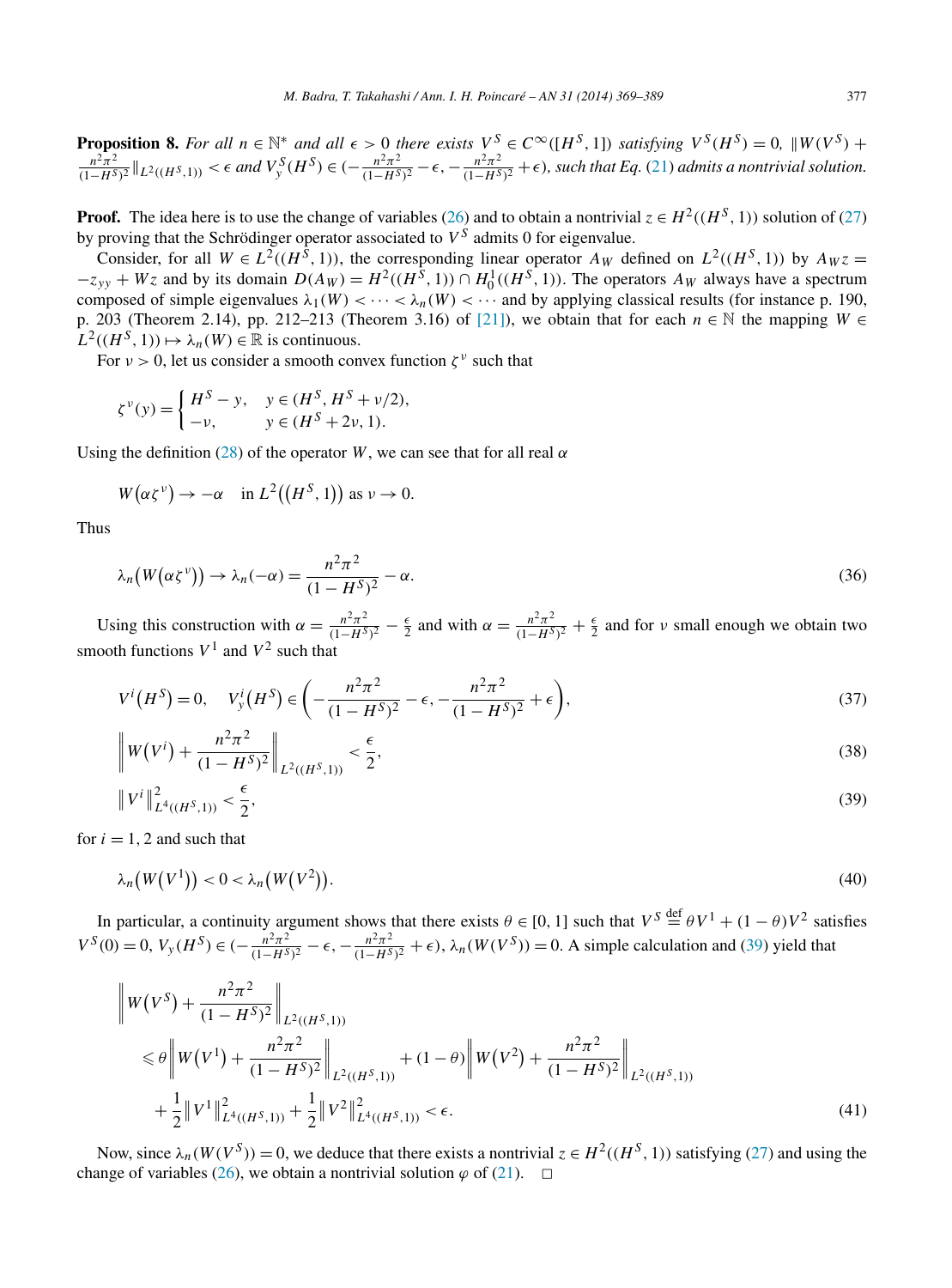# <span id="page-9-0"></span>**3. Change of variables**

As explained in the introduction, a first step to study  $(1)$ – $(2)$ – $(3)$  consists in performing a change of variables in order to transform the system into a system written in a cylindrical domain in time and space. In this section, we construct and use a smooth change of variables

 $X(t, \cdot): (-1, 1) \to (-1, 1), \text{ with } X(t, H^s) = h(t).$ 

In particular,  $X(t, \cdot)$  transforms  $(-1, 1) \setminus \{H^s\}$  into  $(-1, 1) \setminus \{h(t)\}$ . We denote by  $Y(t, \cdot)$  the inverse of  $X(t, \cdot)$  and we set

$$
V(t, y) \stackrel{\text{def}}{=} v(t, X(t, y)). \tag{42}
$$

Then a short calculation shows that if  $(v, h)$  satisfies [\(1\)](#page-1-0)–[\(2\)](#page-1-0)–[\(3\)](#page-1-0) then  $(V, h)$  satisfies the following system:

$$
\begin{cases}\nV_t - (Y_x \circ X)^2 V_{yy} - (Y_{xx} \circ X) V_y + (Y_x \circ X) V V_y + (Y_t \circ X) V_y = f^S \circ X & (t \ge 0, \ y \in (-1, 1) \setminus \{H^S\}), \\
V(t, H^S) = \ell(t) & (t \ge 0), \\
m\ell(t) = \left[ (Y_x \circ X) V_y \right](t, H^S) + m\ell^S & (t \ge 0), \\
\dot{h}(t) = \ell(t) & (t \ge 0), \\
V(t, -1) = a^S + u(t), \quad V(t, 1) = b^S & (t \ge 0), \\
h(0) = h^0, \quad \ell(0) = \ell^0, \\
V(0, y) = V^0(y), \quad y \in (-1, 1) \setminus \{H^S\}.\n\end{cases} \tag{43}
$$

There are many ways to construct the change of variables *X* (see [\[12,22\]](#page-19-0) for another construction). Here, we define it by

$$
X(t, y) \stackrel{\text{def}}{=} y + \eta(y)(h(t) - H^S),
$$
  
with  $\eta \in C^\infty([-1, 1])$  satisfying  $\eta(H^S) = 1$ ,  $\eta(1) = \eta(-1) = \eta'(H^S) = 0$ . If we assume that

$$
\|\eta'\|_{L^{\infty}((-1,1))}|h(t) - H^{S}| < 1 \quad \text{for all } t
$$
\n(44)

then,  $X(t, \cdot)$  is a bijection from  $(-1, 1) \setminus \{H^s\}$  onto  $(-1, 1) \setminus \{h(t)\}.$ 

To simplify the calculation and the presentation, in what follows we assume

 $H^S = 0$ .

We also set

 $V = W + V^{S}$ 

where  $V^S$  is the solution of [\(4\)](#page-1-0) associated to the quadruplet  $(f^S, \ell^S, a^S, b^S)$ . Developing the first equation of (43), we obtain

$$
W_t - (Y_x \circ X)^2 (W_{yy} + V_{yy}^S) - (Y_{xx} \circ X)(W_y + V_y^S) + (Y_x \circ X)(W + V^S)(W_y + V_y^S) + (Y_t \circ X)(W_y + V_y^S) = f^S \circ X.
$$
\n(45)

From the definitions of *X* and *Y* we have the following relations

$$
X_{y} = 1 + \eta'h, \t X_{yy} = \eta''h, \t X_{t} = \eta h', \t (46)
$$

$$
(Y_x \circ X) = \frac{1}{1 + \eta'h} = 1 - \eta'h + \varepsilon_1, \quad \text{with } \varepsilon_1 = \frac{(\eta'h)^2}{1 + \eta'h},\tag{47}
$$

$$
(Y_x \circ X)^2 = \frac{1}{(1 + \eta'h)^2} = 1 - 2\eta'h + \varepsilon_2, \quad \text{with } \varepsilon_2 = \frac{3(\eta'h)^2 + 2(\eta'h)^3}{(1 + \eta'h)^2},
$$
\n
$$
(48)
$$

$$
(Y_t \circ X) = \frac{-\eta \ell}{1 + \eta' h} = -\eta \ell + \varepsilon_3, \quad \text{with } \varepsilon_3 = \frac{(\eta \eta') h \ell}{1 + \eta' h},\tag{49}
$$

$$
(Y_{xx} \circ X) = \frac{-\eta'' h}{(1 + \eta' h)^3} = -\eta'' h + \varepsilon_4, \quad \text{with } \varepsilon_4 = \eta'' h \frac{3(\eta' h) + 3(\eta' h)^2 + (\eta' h)^3}{(1 + \eta' h)^3}.
$$
 (50)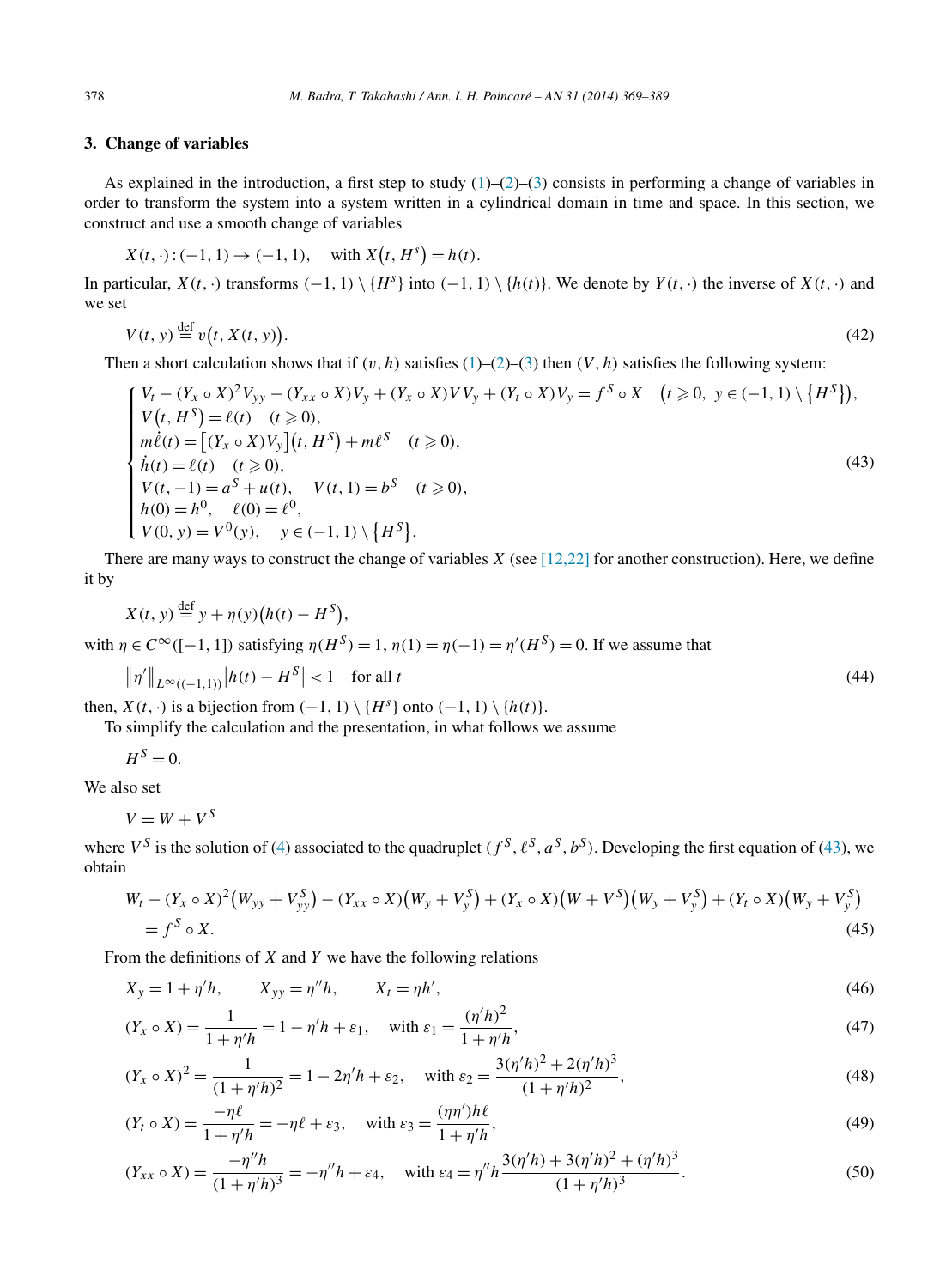<span id="page-10-0"></span>The above relations and [\(45\)](#page-9-0) yield

$$
W_t - W_{yy} - V_{yy}^S + 2\eta' h V_{yy}^S + \eta'' h V_y^S + (V^S W)_y + V^S V_y^S - \eta' h V^S V_y^S - \eta h' V_y^S
$$
  
=  $f^S \circ X + [(Y_x \circ X)^2 - 1] W_{yy} + \varepsilon_2 V_{yy}^S + (Y_{xx} \circ X) W_y + \varepsilon_4 V_y^S$   
-  $(Y_x \circ X) W W_y + (1 - (Y_x \circ X)) (V^S W)_y - \varepsilon_1 V^S V_y^S - (Y_t \circ X) W_y - \varepsilon_3 V_y^S.$  (51)

Using the definition of *X* we have the following relation

$$
(f^{S} \circ X)(t, y) = f^{S}(y + \eta(y)h(t)) = f^{S}(y) + \eta(y)h(t)f_{y}^{S}(y) + \eta^{2}(y)h^{2}(t)\varepsilon_{5}(y, h(t)),
$$
\n(52)

with

$$
\varepsilon_5(y, h) = \int_0^1 f_{yy}^S(y + \theta \eta(y)h)(1 - \theta) d\theta.
$$

In particular, since  $f^S \in W^{2,\infty}(-1, 1)$ , then we see that  $\varepsilon_5$  is bounded.

Combining  $(51)$  with  $(46)$ – $(50)$ ,  $(52)$  and  $(4)$ , we obtain

$$
W_t - W_{yy} + h(\eta' V_y^S)_y + (V^S W)_y - \eta \ell V_y^S - \eta' h f^S - \eta h f_y^S
$$
  
=  $\eta^2 h^2 \varepsilon_5 + [(Y_x \circ X)^2 - 1] W_{yy} + \varepsilon_2 V_{yy}^S + (Y_{xx} \circ X) W_y + \varepsilon_4 V_y^S$   
–  $(Y_x \circ X) W W_y + (1 - (Y_x \circ X)) (V^S W)_y - \varepsilon_1 V^S V_y^S - (Y_t \circ X) W_y - \varepsilon_3 V_y^S.$  (53)

Finally, by setting

$$
\mathbf{X} \stackrel{\text{def}}{=} \left[ \begin{array}{c} W \\ \ell \\ h \end{array} \right],
$$

and

$$
F(\mathbf{X}) \stackrel{\text{def}}{=} \eta^2 h^2 \varepsilon_5 + \left[ (Y_x \circ X)^2 - 1 \right] W_{yy} + \varepsilon_2 V_{yy}^S + (Y_{xx} \circ X) W_y + \varepsilon_4 V_y^S - (Y_x \circ X) W W_y + \left( 1 - (Y_x \circ X) \right) \left( V^S W \right)_y - \varepsilon_1 V^S V_y^S - (Y_t \circ X) W_y - \varepsilon_3 V_y^S,
$$
(54)

i.e.

$$
F(\mathbf{X}) \stackrel{\text{def}}{=} \eta^2 h^2 \int_0^1 f_{yy}^S (y + \theta \eta(y)h)(1 - \theta) d\theta - \frac{(\eta'h)^2 + 2\eta'h}{(1 + \eta'h)^2} W_{yy} + \frac{3(\eta'h)^2 + 2(\eta'h)^3}{(1 + \eta'h)^2} V_{yy}^S
$$

$$
- \frac{\eta'' h}{(1 + \eta'h)^3} W_y + \eta'' h \frac{3(\eta'h) + 3(\eta'h)^2 + (\eta'h)^3}{(1 + \eta'h)^3} V_y^S
$$

$$
- \frac{1}{1 + \eta'h} W W_y + \frac{\eta'h}{1 + \eta'h} (V^S W)_y - \frac{(\eta'h)^2}{1 + \eta'h} V^S V_y^S + \frac{\eta \ell}{1 + \eta'h} W_y - \frac{(\eta\eta')h\ell}{1 + \eta'h} V_y^S
$$
(55)

we can see that  $(W, \ell, h)$  is solution of

$$
\begin{cases}\nW_t - W_{yy} + h(\eta' V_y^S - \eta f^S)_y + (V^S W)_y - \eta \ell V_y^S = F(\mathbf{X}) & (t \ge 0, y \in (-1, 1) \setminus \{0\}), \\
W(t, 0) = \ell(t) & (t \ge 0), \\
m\ell(t) = [W_y](t, 0) & (t \ge 0), \\
\dot{h}(t) = \ell(t) & (t \ge 0), \\
W(t, -1) = u(t), & W(t, 1) = 0 \quad (t \ge 0), \\
h(0) = h^0, & \ell(0) = \ell^0, \\
W(0, y) = V^0(y) - V^S(y), & y \in (-1, 1) \setminus \{0\}.\n\end{cases}
$$
\n(56)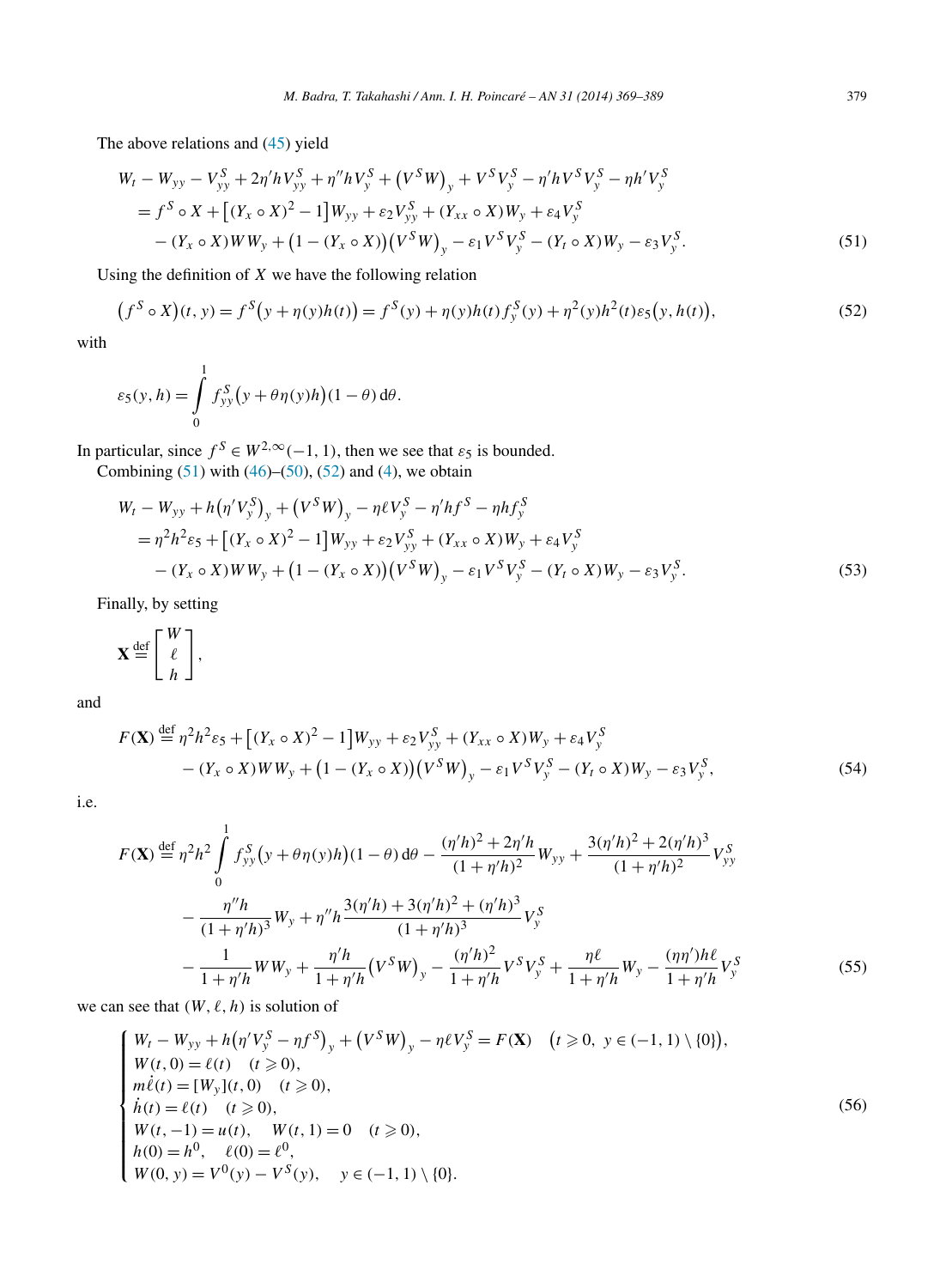#### <span id="page-11-0"></span>**4. Feedback stabilization of the system in the new variables**

In this section we show that the system  $(56)$  can be written as a system of the form

$$
\mathbf{X}' = A\mathbf{X} + N(\mathbf{X}) + Bu \quad \text{in} \left[ \mathcal{D}(A^*) \right]', \quad \mathbf{X}(0) = \mathbf{X}^0,
$$
\n<sup>(57)</sup>

where

- $A: D(A) \subset \mathcal{H} \to \mathcal{H}$  is a closed linear operator with compact resolvent in the real Hilbert space  $\mathcal{H}$  and is the infinitesimal generator of an analytic semigroup on  $\mathcal{H}$ ;
- $B:\mathbb{R}\to[\mathcal{D}(A^*)]'$  is strictly relatively bounded: for some  $0\leq \gamma < 1$  and for  $\lambda_0 > 0$  large enough,  $(\lambda_0 A$ <sup>−*γ*</sup>  $B$  :  $\mathbb{R}$  →  $\mathcal{H}$  is bounded;
- *N* is a nonlinear operator which can be "unbounded" (see below for the precise statement).

The first hypothesis implies in particular that the number of "unstable" modes is finite: for any prescribed  $\sigma > 0$ , there are only *N* eigenvalues of *A* with real part greater than  $-\sigma$ :  $\lambda_k$ ,  $k = 1, \ldots, N$  (*N* depending on  $\sigma$ ).

Systems of the form (57) can be stabilized by a feedback operator provided a unique continuation property holds true. More precisely we have the following result (see, for instance,  $[1,2]$ ).

**Theorem 9.** Assume the above properties on A and B and let us consider  $\sigma > 0$  and  $\lambda_k$ ,  $k = 1, \ldots, N$ , as above. *Assume the following unique continuation property*

$$
\forall \varepsilon \in \mathcal{D}(A^*), \ \lambda \in \{\lambda_k \mid k = 1, \dots, N\} \quad A^* \varepsilon = \bar{\lambda} \varepsilon \quad and \quad B^* \varepsilon = 0 \quad \Longrightarrow \quad \varepsilon = 0. \tag{58}
$$

*Then*

- *there exists*  $K \in \mathcal{L}(\mathcal{H}; \mathbb{R})$  *such that*  $A + BK$  *is exponentially stable of order*  $-\sigma$ *.*
- Let us set  $V_K \stackrel{\text{def}}{=} [\mathcal{D}(A + BK), \mathcal{H}]_{1/2}$  and  $B_{\mathcal{H}}(0, R) \stackrel{\text{def}}{=} {\{X \in \mathcal{H} \mid ||X||_{\mathcal{H}} > R\}}$  for  $R > 0$  and assume that  $N: B_{\mathcal{H}}(0, R) \cap \mathcal{V}_K \to \mathcal{V}'$  *satisfies the following relations*

$$
\|N(\mathbf{X})\|_{\mathcal{V}'} \leqslant C \|\mathbf{X}\|_{\mathcal{H}} \|\mathbf{X}\|_{\mathcal{V}_K} \quad \left(\mathbf{X} \in B_{\mathcal{H}}(0, R)\right),\tag{59}
$$

$$
\left\|N(\mathbf{X}_1)-N(\mathbf{X}_2)\right\|_{\mathcal{V}'}\leqslant C\big(\|\mathbf{X}_1-\mathbf{X}_2\|_{\mathcal{H}}\|\mathbf{X}_1\|_{\mathcal{V}_{\mathcal{K}}}+\|\mathbf{X}_2\|_{\mathcal{H}}\|\mathbf{X}_1-\mathbf{X}_2\|_{\mathcal{V}_{\mathcal{K}}}\big)\quad \big(\mathbf{X}_1,\mathbf{X}_2\in B_{\mathcal{H}}(0,R)\big). \tag{60}
$$

*Then there exist c*, *C* > 0 *such that for all*  $||\mathbf{X}^0||_H < c$ , *there exists a unique solution*  $\mathbf{X} \in L^{\infty}_{loc}(\mathcal{H}) \cap L^2_{loc}(\mathcal{V}_K)$  *of* (57) with  $u = KX$  which satisfies  $X(t) \in B_{\mathcal{H}}(0, R)$  for all  $t \ge 0$ . Moreover, this solution satisfies

$$
\|\mathbf{X}\|_{W_{\sigma}(\mathcal{V}_K,\mathcal{V}')}\leqslant C\left\|\mathbf{X}^0\right\|_{\mathcal{H}},\qquad \left\|\mathbf{X}(t)\right\|_{\mathcal{H}}\leqslant C\left\|\mathbf{X}^0\right\|_{\mathcal{H}}e^{-\sigma t}\quad (t\geqslant 0).
$$

In the above result and in what follows, we set

$$
W_{\sigma}(\mathcal{X}, \mathcal{Y}) = \left\{ z; \ e^{\sigma(\cdot)} z \in L^2(0, +\infty; \mathcal{X}) \cap H^1(0, +\infty; \mathcal{Y}) \right\}.
$$

**Remark 10.** Let us note that since  $B^* : \mathbb{R} \to D(A^*)$ , condition (58) implies that the eigenvalues  $\lambda_k$ ,  $k = 1, \ldots, N$ , are simple. The geometrical multiplicity of the unstable modes plays an important role to calculate the minimal number of controllers to stabilize such systems (see  $[1,2]$  for more details).

**Remark 11.** Note that in Theorem 9 the uniqueness of solutions holds in a class of functions satisfying  $\mathbf{X}(t) \in$  $B_{\mathcal{H}}(0, R)$  in order to have  $N(\mathbf{X}(t))$  well defined at each time  $t \ge 0$ . However, it can be checked that the uniqueness of the solutions holds in a stronger sense: any maximal solution  $\tilde{\mathbf{X}} \in C(0, T_{\text{max}}; \mathcal{H}) \cap L^2(0, T_{\text{max}}; \mathcal{V}_K)$  of (57) with  $u = K$ **X** is a global solution ( $T_{\text{max}} = +\infty$ ) and is equal to the solution **X** of Theorem 9. Indeed, since a continuity argument guarantees that  $T_{\text{max}} > 0$ , this can be obtained by performing a priori estimate as in [\[1, Theorem 15\].](#page-19-0)

The remaining part of this section is devoted to prove that [\(56\)](#page-10-0) can be written in the form (57) with  $\mathbf{X} := {}^{t}[W, \ell, h]$ . We also show that (58) holds true and that *N* satisfies (59), (60).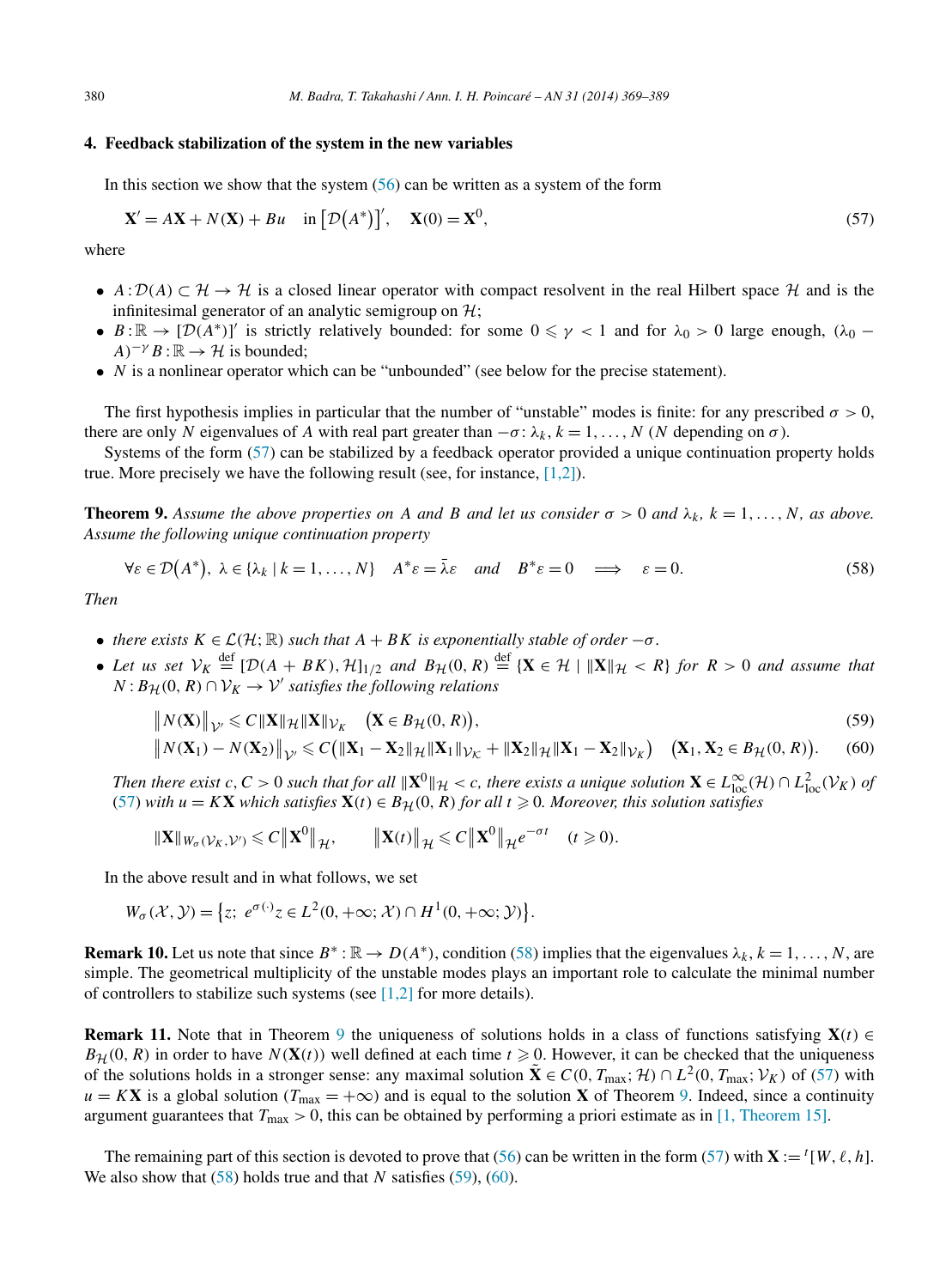<span id="page-12-0"></span>For this purpose, we introduce the Hilbert space  $\mathcal{H} \stackrel{\text{def}}{=} L^2((-1, 1)) \times \mathbb{R}^2$  equipped with the inner product

$$
\left( \begin{bmatrix} W \\ \ell \\ h \end{bmatrix}, \begin{bmatrix} \varphi \\ g \\ k \end{bmatrix} \right)_{\mathcal{H}} \stackrel{\text{def}}{=} \int_{-1}^{1} W \varphi \, \mathrm{d}y + m\ell g + hk.
$$

Then we set

$$
A\begin{bmatrix} W \\ \ell \\ h \end{bmatrix} \stackrel{\text{def}}{=} \begin{bmatrix} W_{yy} - h(\eta'V_y^S - \eta f^S)_y - (V^SW)_y + \eta \ell V_y^S \\ \frac{1}{m}[W_y](0) \\ \ell \end{bmatrix},\tag{61}
$$

$$
\mathcal{D}(A) \stackrel{\text{def}}{=} \left\{ \left[ \begin{array}{c} W \\ \ell \\ h \end{array} \right] \in \mathcal{H}; \ W \in H^2 \big( (-1, 1) \setminus \{0\} \big) \cap H_0^1 \big( (-1, 1) \big), \ W(0) = \ell \right\}.
$$

It is clear that *A* is densely defined with compact resolvent. Let us check that *A* is the infinitesimal generator of an analytic semigroup on  $H$ . We introduce the following dense subset of  $H$ :

$$
\mathcal{V} \stackrel{\text{def}}{=} \left\{ \left[ \begin{array}{c} W \\ \ell \\ h \end{array} \right] \in \mathcal{H}; \ W \in H_0^1 \big( (-1, 1) \big), \ W(0) = \ell \right\}
$$

and we define the continuous bilinear form  $a: V \times V \rightarrow \mathbb{R}$  given by

$$
a\left(\begin{bmatrix} W \\ \ell \\ h \end{bmatrix}, \begin{bmatrix} \varphi \\ g \\ k \end{bmatrix}\right) \stackrel{\text{def}}{=} -\int_{-1}^{1} \left(W_y \varphi_y + h \left(\eta' V_y^S - \eta f^S\right)_y \varphi + \left(V^S W\right)_y \varphi - \eta \ell V_y^S \varphi\right) dy + \ell k. \tag{63}
$$

With an integration by parts, it is easily seen that

$$
\left(A\begin{bmatrix} W \\ \ell \\ h \end{bmatrix}, \begin{bmatrix} \varphi \\ g \\ k \end{bmatrix}\right)_{\mathcal{H}} = a\left(\begin{bmatrix} W \\ \ell \\ h \end{bmatrix}, \begin{bmatrix} \varphi \\ g \\ k \end{bmatrix}\right) \quad \forall \begin{bmatrix} W \\ \ell \\ h \end{bmatrix} \in \mathcal{D}(A), \begin{bmatrix} \varphi \\ g \\ k \end{bmatrix} \in \mathcal{V},\tag{64}
$$

and that  $\mathcal{D}(A)$  defined in (62) is exactly the set of element **X** such that  $\mathbf{Y} \mapsto a(\mathbf{X}, \mathbf{Y})$  is continuous for the topology of H. Then since  $-a(\cdot, \cdot)$  is regularly accretive, i.e. there exist  $\alpha > 0$  and  $\beta > 0$  such that  $\beta \| \mathbf{X} \|^2_{\mathcal{H}} - a(\mathbf{X}, \mathbf{X}) \ge \alpha \| \mathbf{X} \|^2_{\mathcal{V}}$ , we deduce that *A* is the infinitesimal generator of an analytic semigroup on  $H$  (see [\[4, Theorem 2.12\]\)](#page-19-0).

Moreover, we can verify that the adjoint of *A* is given by

$$
A^* \begin{bmatrix} \varphi \\ g \\ k \end{bmatrix} = \begin{bmatrix} \varphi_{yy} + V^S \varphi_y \\ \frac{1}{m} [\varphi_y](0) + \frac{k}{m} + \frac{1}{m} \int_{-1}^1 \eta V_y^S \varphi \, dy \\ \int_{-1}^1 (-\eta' V_y^S + \eta f^S)_y \varphi \, dy \end{bmatrix}, \quad \mathcal{D}(A^*) = \mathcal{D}(A),
$$

and since the maximal accretivity of  $\beta - A$  ensures that  $\mathcal{D}((\beta - A)^{\theta}) = [\mathcal{D}(A), \mathcal{H}]_{1-\theta}$  and  $[\mathcal{D}(A^*), \mathcal{H}]_{1-\theta} = \mathcal{D}((\beta - A)^{\theta})$ *A*<sup>∗</sup> $)$ <sup>*θ*</sup>  $)$  for *θ* ∈ [0, 1] [\[4, Chapter 2, Proposition 6.1\],](#page-19-0) an interpolation argument yields that  $D((β − A)<sup>θ</sup>) = D((β − A<sup>∗</sup>)<sup>θ</sup>)$ is composed with  ${}^{t}[W, \ell, h] \in H^{2\theta}((-1, 1) \setminus \{0\}) \times \mathbb{R}^{2}$  such that  $W \in H_0^{\min(2\theta, 1)}((-1, 1)), W(0) = \ell \text{ if } \theta > 1/4.$ 

Next, we define  $B : \mathbb{R} \to [D(A^*)]'$  by

$$
B^* \begin{bmatrix} \varphi \\ g \\ k \end{bmatrix} \stackrel{\text{def}}{=} \varphi_y(-1) \tag{65}
$$

and the above characterization of  $\mathcal{D}((\beta - A)^{\theta})$  guarantees  $(\beta - A)^{-\gamma}B \in \mathcal{L}(\mathcal{H})$  for  $\gamma \in (3/4, 1)$ .

Next, we want to show the uniqueness property [\(58\)](#page-11-0) in Theorem [9.](#page-11-0) More precisely, let us assume that  $\lambda \in \mathbb{C}$ ,

$$
\Re \lambda \geqslant -\sigma \tag{66}
$$

and let us prove the following implication: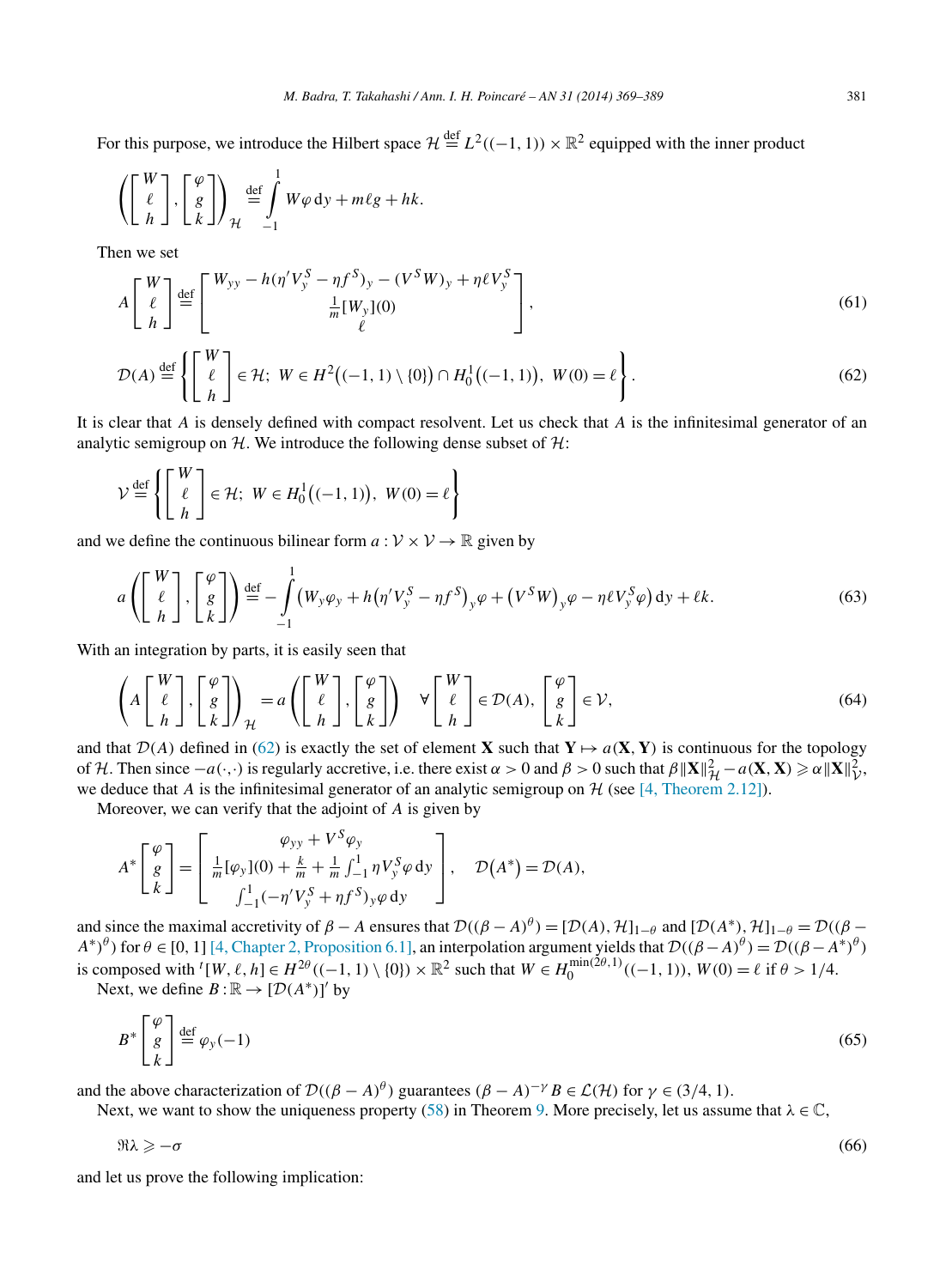$$
\begin{cases}\n\lambda \varphi - \varphi_{yy} - V^S \varphi_y = 0, & y \in (-1, 1) \setminus \{0\}, \\
\varphi(0) = g, & \\
m \lambda g = [\varphi_y](0) + k + \int_{-1}^1 \eta V_y^S \varphi \, dy, \\
& \text{and} \quad \varphi_y(-1) = 0 \implies \varphi \equiv 0 \quad \text{in } (-1, 0). \\
\lambda k = \int_{-1}^1 (-\eta' V_y^S + \eta f^S)_y \varphi \, dy, \\
\varphi(-1) = \varphi(1) = 0,\n\end{cases} \tag{67}
$$

Assume that

 $\sqrt{ }$ 

$$
\lambda \varphi - \varphi_{yy} - V^S \varphi_y = 0, \quad y \in (-1, 1) \setminus \{0\},
$$
  
\n
$$
\varphi(0) = g,
$$
\n(68a)

$$
\varphi(0) = g,
$$
\n
$$
m\lambda g = [\varphi_y](0) + k + \int_{-1}^{1} \eta V_y^S \varphi \, dy,
$$
\n(68c)

$$
\lambda k = \int_{-1}^{1} (-\eta' V_y^S + \eta f^S)_y \varphi \, dy,
$$
\n(68d)  
\n
$$
\varphi(-1) = \varphi_y(-1) = 0,
$$
\n(68e)  
\n
$$
\varphi(1) = 0.
$$
\n(68f)

$$
\varphi(-1) = \varphi_y(-1) = 0,\tag{68e}
$$

$$
\varphi(1) = 0. \tag{68f}
$$

Combining classical result on linear differential equations and (68a) and (68e) we obtain  $\varphi \equiv 0$  on [−1, 0]. Consequently,  $\varphi(0) = \varphi_y(0^-) = g = 0$ . Therefore, (68a)–(68f) can be reduced to

$$
\begin{cases}\n\lambda \varphi - \varphi_{yy} - V^S \varphi_y = 0, & y \in (0, 1), \\
\varphi(0) = \varphi(1) = 0, & (69b) \\
1\n\end{cases}
$$
\n(69a)

$$
\varphi(0) = \varphi(1) = 0,\tag{69b}
$$

$$
\begin{cases}\n\lambda \varphi_y(0) = \int_0^1 (\eta' V_y^S - \eta f^S)_y \varphi \, dy - \int_0^1 \lambda \eta V_y^S \varphi \, dy.\n\end{cases}
$$
\n(69c)

Multiplying (69a) by  $\eta V_y^S$  and using [\(4\)](#page-1-0), we obtain

$$
\int_{0}^{1} \lambda \varphi \eta V_{y}^{S} dy - \int_{0}^{1} (\varphi_{yy} \eta V_{y}^{S} + \varphi_{y} \eta V_{yy}^{S} + f^{S} \varphi_{y} \eta) dy = 0.
$$

Integrating by parts the above equation yields

$$
\int_{0}^{1} \lambda \varphi \eta V_{y}^{S} dy + \varphi_{y}(0) V_{y}^{S}(0) - \int_{0}^{1} \varphi (V_{y}^{S} \eta')_{y} dy + \int_{0}^{1} (f^{S} \eta)_{y} \varphi dy = 0.
$$

Comparing the above equation with (69c) gives

$$
0 = (\lambda - V_y^S(0))\varphi_y(0). \tag{70}
$$

From the above equality  $\lambda = V_y^S(0)$  or  $\varphi_y(0) = 0$ . In the first case, we deduce from [\(66\)](#page-12-0) that  $V_y^S(0) \ge -\sigma$ . Conse-quently, we deduce from (69a)–(69b) and from [\(6\)](#page-1-0) that  $\varphi \equiv 0$  on [0, 1]. In the second case,  $\varphi_y(0) = 0$  and we deduce directly from (69a)–(69b) that  $\varphi \equiv 0$  on [0, 1]. Combining both cases ends the proof of [\(58\)](#page-11-0).

Applying the first part of Theorem [9,](#page-11-0) we deduce the existence of  $K \in \mathcal{L}(\mathcal{H}, \mathbb{R})$  such that  $A + \sigma + BK$  is the infinitesimal generator of an analytic and exponentially stable semigroup on H. There exists  $^t[\hat{\varphi}, \hat{g}, \hat{k}] \in \mathcal{H}$  such that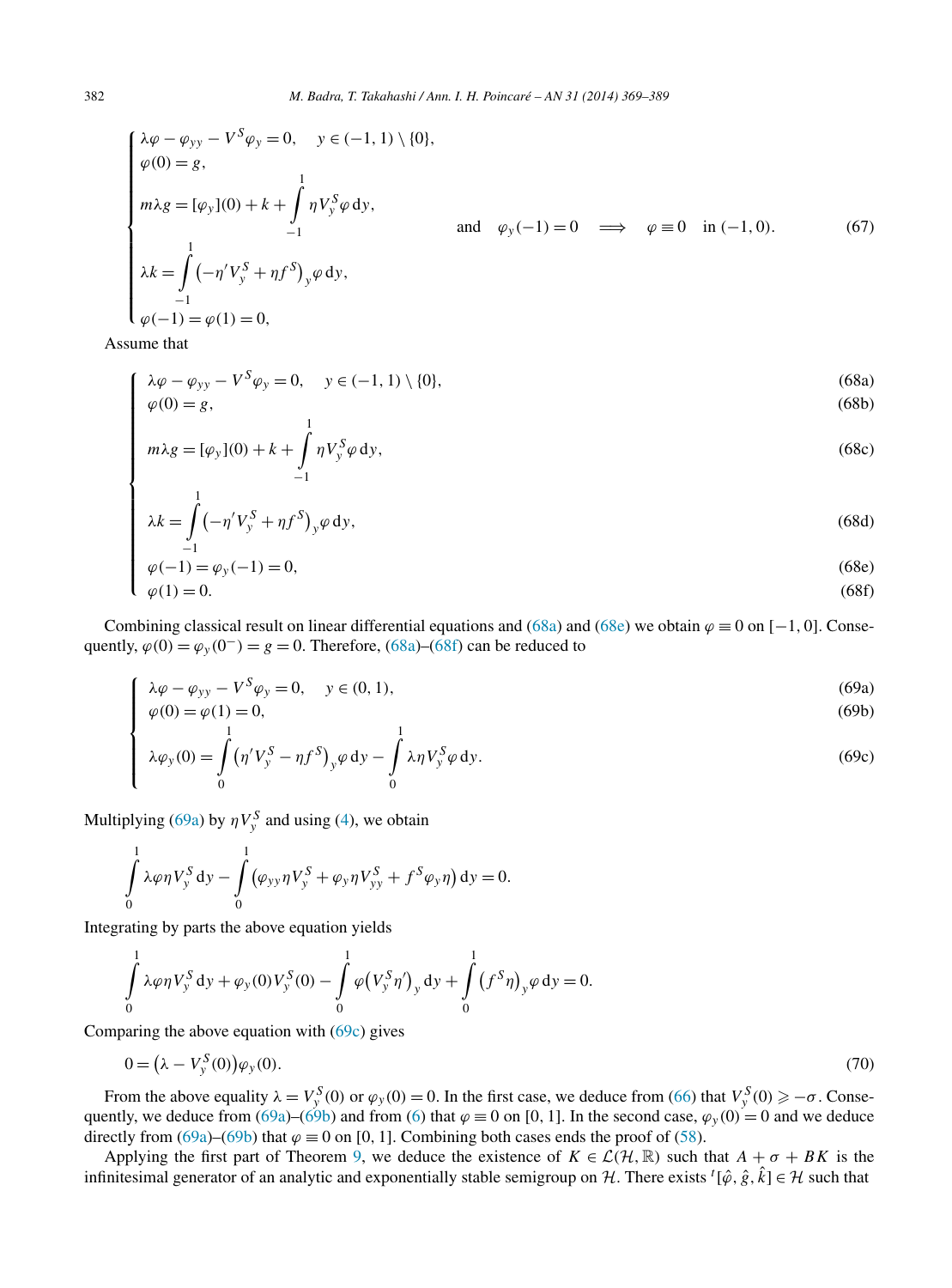<span id="page-14-0"></span>
$$
K\left(\begin{bmatrix} W \\ \ell \\ h \end{bmatrix}\right) = \int_{-1}^{1} W\hat{\varphi} \, \mathrm{d}y + m\ell \,\hat{g} + h\,\hat{k} \quad \left( ^t[W, \ell, h] \in \mathcal{H} \right). \tag{71}
$$

Moreover, one verifies that  $\mathcal{D}(A + BK)$  is the subspace of  $H^2((-1, 1) \setminus \{0\}) \times \mathbb{R}^2$  composed with  ${}^t[W, \ell, h]$  such that

$$
W(-1) = \int_{-1}^{1} W \hat{\varphi} \, dy + m\ell \, \hat{g} + h \, \hat{k}, \qquad W(0) = \ell, \qquad W(1) = 0,
$$
\n(72)

and an interpolation argument yields that  $V_K \stackrel{\text{def}}{=} [\mathcal{D}(A + BK), \mathcal{H}]_{1/2}$  is the closed subspace of  $H^1((-1, 1)) \times \mathbb{R}^2$ composed with  $^t[W, \ell, h]$  satisfying (72) (see [\[1\]](#page-19-0) for similar arguments in the case of Navier–Stokes equations).

The next step consists in defining the nonlinear map *N*. First, recalling [\(55\)](#page-10-0), we notice that

$$
F(\mathbf{X}) = \eta^2 h^2 \int_0^1 f_{yy}^S (y + \theta \eta(y)h)(1 - \theta) d\theta - \left(\frac{(\eta/h)^2 + 2\eta/h}{(1 + \eta/h)^2} W_y\right)_y + \left(\frac{(\eta/h)^2 + 2\eta/h}{(1 + \eta/h)^2}\right)_y W_y
$$
  
+ 
$$
\left(\frac{3(\eta/h)^2 + 2(\eta/h)^3}{(1 + \eta/h)^2} V_y^S\right)_y - \left(\frac{3(\eta/h)^2 + 2(\eta/h)^3}{(1 + \eta/h)^2}\right)_y V_y^S
$$
  
- 
$$
\frac{\eta'' h}{(1 + \eta/h)^3} W_y + \eta'' h \frac{3(\eta/h) + 3(\eta/h)^2 + (\eta/h)^3}{(1 + \eta/h)^3} V_y^S
$$
  
- 
$$
\frac{1}{1 + \eta/h} W W_y + \frac{\eta'h}{1 + \eta/h} (V^S W)_y - \frac{(\eta/h)^2}{1 + \eta/h} V^S V_y^S + \frac{\eta \ell}{1 + \eta/h} W_y - \frac{\eta\eta'h\ell}{1 + \eta'h} V_y^S
$$
(73)

so that

$$
F(\mathbf{X}) = F_1(\mathbf{X}) + (F_2(\mathbf{X}))_y,
$$

with

$$
F_2(\mathbf{X}) = -\frac{(\eta'h)^2 + 2\eta'h}{(1+\eta'h)^2}W_y + \frac{3(\eta'h)^2 + 2(\eta'h)^3}{(1+\eta'h)^2}V_y^S.
$$

Note that *F* is well defined if the following condition holds

$$
\|\eta'\|_{L^{\infty}((-1,1))}|h| < 1. \tag{74}
$$

(See [\(44\)](#page-9-0).)

Then, we define *N* by the formula

$$
\left\langle N(\mathbf{X}), \begin{bmatrix} \varphi \\ g \\ k \end{bmatrix} \right\rangle_{\mathcal{V}', \mathcal{V}} = \int_{-1}^{1} F_1(\mathbf{X}) \varphi \, \mathrm{d}y - \int_{-1}^{1} F_2(\mathbf{X}) \varphi_y \, \mathrm{d}y, \tag{75}
$$

for  ${}^{t}[\varphi, g, k] \in \mathcal{V}$ . Note that if  $\mathbf{X} \in \mathcal{D}(A)$ , then  $N(\mathbf{X}) = \begin{bmatrix} F(\mathbf{X}) & 0 \\ 0 & 0 \end{bmatrix}$  $\boldsymbol{0}$ . This comes from the fact that  $\eta'(0) = 0$ . Then we have the following result

**Lemma 12.** Let  $R > 0$  be small enough so that (74) is satisfied for all  $\mathbf{X} = {}^{t}[W, \ell, h] \in B_{\mathcal{H}}(0, R)$ . Then the nonlinear *operator N defined by* (75) *satisfies* [\(59\)](#page-11-0), [\(60\)](#page-11-0)*.*

**Proof.** With this choice of *R* inequality (74) holds and combining it with the regularity of  $V^S$  we deduce that

 $||F_2(\mathbf{X})||_{L^2((-1,1))} \leq C|h| ||W_y||_{L^2((-1,1))} + C|h|^2 \leq C||\mathbf{X}||_{\mathcal{H}}||\mathbf{X}||_{\mathcal{V}_K}$  ( $||\mathbf{X}||_{\mathcal{H}} \leq R$ ). The estimate for  $F_1$  can be done similarly, as [\(60\)](#page-11-0).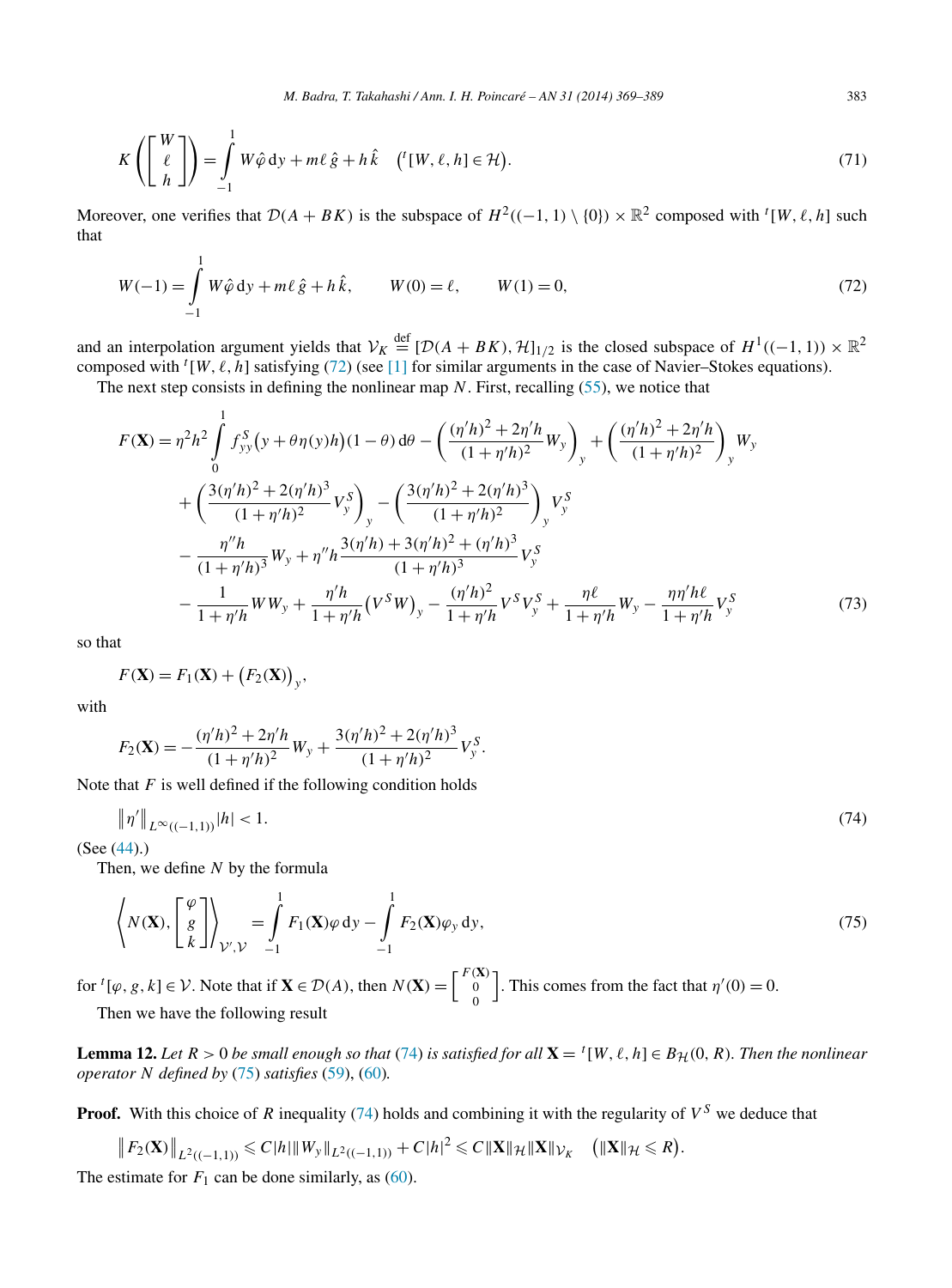<span id="page-15-0"></span>To be more precise, let us remark that in  $(73)$ , one can write the first term as

$$
r(h) \stackrel{\text{def}}{=} \eta^2 h^2 \int_0^1 f_{yy}^S (y + \theta \eta(y)h)(1 - \theta) d\theta = \int_y^{y + \eta(y)h} f_{yy}^S(z) (y + \eta(y)h - z) dz.
$$

In particular,

$$
\begin{aligned} \left| r(h_1) - r(h_2) \right| &\leq \left| \int_{y+\eta(y)h_2}^{y+\eta(y)h_1} f_{yy}^S(z)(y+\eta(y)h_1-z) \, dz \right| + \left| \int_{y}^{y+\eta(y)h_2} f_{yy}^S(z)\eta(y)(h_1-h_2) \, dz \right| \\ &\leq \| \eta \|_{L^\infty((-1,1))}^2 \| f_{yy}^S \|_{L^\infty((-1,1))} |h_1-h_2|^2 \\ &\quad + \| \eta \|_{L^\infty((-1,1))}^2 \| h_2 \| \| f_{yy}^S \|_{L^\infty((-1,1))} |h_1-h_2|. \quad \Box \end{aligned}
$$

The above lemma permits to apply the second part of Theorem [9.](#page-11-0) In particular, there exist  $c, C > 0$  such that if

$$
\|W^0\|_{L^2((-1,1))} + |\ell^0| + |h^0| \leq c,\tag{76}
$$

then there exists a unique solution  $\mathbf{X} = {}^{t}[W, \ell, h] \in L^{\infty}_{loc}(\mathcal{H}) \cap L^{2}_{loc}(\mathcal{V}_{K})$  of [\(57\)](#page-11-0) with  $u = K\mathbf{X}$  satisfying [\(44\)](#page-9-0) (with  $H^{S} = 0$ ), with  $X^{0} = {}^{t}[W^{0}, \ell^{0}, h^{0}]$ , with *A* defined by [\(61\)](#page-12-0), [\(62\)](#page-12-0), *B* defined by [\(65\)](#page-12-0), *N* defined by [\(75\)](#page-14-0) and *K* given by [\(71\)](#page-14-0). Moreover, this solution satisfies [\(72\)](#page-14-0) and

$$
\|{}^{t}[W,\ell,h]\|_{W_{\sigma}(\mathcal{V}_{K},\mathcal{V}')} \leq C(\|W^{0}\|_{L^{2}((-1,1))} + |\ell^{0}| + |h^{0}|), \tag{77}
$$

$$
||W(t)||_{L^{2}((-1,1))} + |l(t)| + |h(t)| \le Ce^{-\sigma t} (||W^{0}||_{L^{2}((-1,1))} + |l^{0}| + |h^{0}|). \tag{78}
$$

# **5. Proof of the main result**

Finally, to obtain Theorem [2](#page-3-0) it remains to go back to the original variables and thus to obtain the existence and uniqueness of a solution  $(1)$ ,  $(10)$ ,  $(3)$  satisfying  $(11)$ . First, let us check that if

$$
\|v^0 - V^S\|_{L^2((-1,1))} + |\ell^0| + |h^0| \le \mu \tag{79}
$$

for  $\mu$  small enough and if  $W^0 := v^0(X(0, \cdot)) - V^S$ , then  $(W^0, \ell^0, h^0)$  satisfies (76). Indeed, for  $\mu$  small enough, relation [\(44\)](#page-9-0) holds for  $t = 0$ , and thus, we can apply a change of variables and use the fact that  $V^S \in W^{1,\infty}((-1,1))$ to deduce the result. Applying the results of the previous section, we deduce the existence of  $^t[W, \ell, h] \in W_{\sigma}(V_K, V')$ of [\(57\)](#page-11-0) satisfying [\(44\)](#page-9-0) (with  $H^S = 0$ ), with *A* defined by [\(61\)](#page-12-0), [\(62\)](#page-12-0), *B* defined by [\(65\)](#page-12-0), *N* defined by [\(75\)](#page-14-0) and *K* given by [\(71\)](#page-14-0). This solution satisfies [\(72\)](#page-14-0), (77) and (78). In particular for all <sup>*t*</sup>[ $\varphi$ ,  $g$ ,  $k$ ]  $\in \mathcal{V}$ ,

$$
\left\langle \begin{bmatrix} W \\ \ell \\ h \end{bmatrix}', \begin{bmatrix} \varphi \\ g \\ k \end{bmatrix} \right\rangle_{\mathcal{V}', \mathcal{V}} + \int_{-1}^{1} (W_y \varphi_y + h(\eta' V_y^S - \eta f^S)_y \varphi + (V^S W)_y \varphi - \eta \ell V_y^S \varphi) dy - \ell k
$$
  
= 
$$
\int_{-1}^{1} F_1(\mathbf{X}) \varphi dy - \int_{-1}^{1} F_2(\mathbf{X}) \varphi_y dy
$$

and thus, writing  $V = W + V^S$ ,

$$
\left\langle \begin{bmatrix} V \\ \ell \\ h \end{bmatrix}', \begin{bmatrix} \varphi \\ g \\ k \end{bmatrix} \right\rangle_{\mathcal{V}', \mathcal{V}} + \int_{-1}^{1} (Y_x \circ X)^2 V_y \varphi_y + (Y_{xx} \circ X) V_y \varphi \, dy - \ell k + \int_{-1}^{1} [(Y_x \circ X) V V_y + (Y_t \circ X) V_y] \varphi \, dy \newline = \int_{-1}^{1} (f^S \circ X) \varphi \, dy + mg \ell^S.
$$
\n
$$
(80)
$$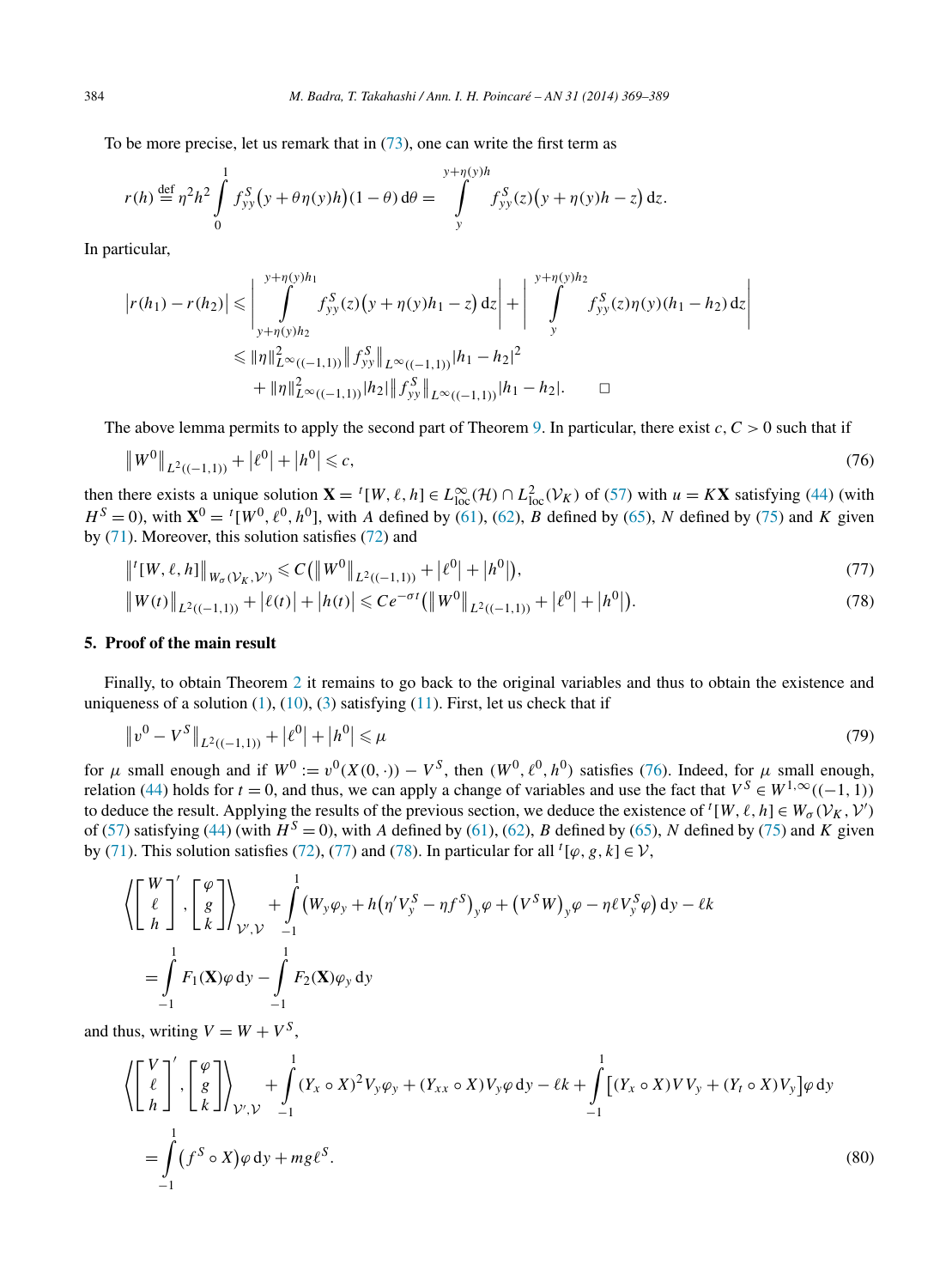<span id="page-16-0"></span>It is classical to see that the above relation holds true for all  $^t[\varphi, g, k] \in C^1([0, +\infty); \mathcal{V})$  with compact support in [0*,*∞*)*. In that case, integrating in time the above relation yields

$$
-\int_{0}^{\infty} \left\langle \begin{bmatrix} V \\ \ell \\ h \end{bmatrix}, \begin{bmatrix} \varphi \\ g \\ k \end{bmatrix} \right\rangle_{\mathcal{H}} dt - \left\langle \begin{bmatrix} V(0) \\ \ell(0) \\ h(0) \end{bmatrix}, \begin{bmatrix} \varphi(0) \\ g(0) \\ k(0) \end{bmatrix} \right\rangle_{\mathcal{H}} + \int_{0}^{\infty} \int_{-1}^{1} \left[ (Y_x \circ X)^2 V_y \varphi_y + (Y_{xx} \circ X) V_y \varphi \right] dy dt
$$
  

$$
-\int_{0}^{\infty} \ell k dt + \int_{0}^{\infty} \int_{-1}^{1} \left[ (Y_x \circ X) V V_y + (Y_t \circ X) V_y \right] \varphi dy dt
$$
  

$$
= \int_{0}^{\infty} \int_{-1}^{1} (f^S \circ X) \varphi dy dt + \int_{0}^{\infty} mg \ell^S dt.
$$
 (81)

Here, we have used the classical relation

$$
\frac{\mathrm{d}}{\mathrm{d}t} \langle u, v \rangle_{\mathcal{H}} = \langle u', v \rangle_{\mathcal{V}', \mathcal{V}} + \langle u, v' \rangle_{\mathcal{V}, \mathcal{V}'}
$$

for all  $u, v \in L^2(\mathcal{H}) \cap H^1(\mathcal{V}')$ .

Let us consider  $(\phi, g, k) \in C^1([0, \infty); H_0^1((-1, 1)) \times \mathbb{R}^2)$  with compact support in time and such that for all t,  $\mathfrak{l}[\phi(t), g(t), k(t)] \in \mathcal{V}^{h(t)}$ . We now define

$$
v(t,x) \stackrel{\text{def}}{=} V(t,Y(t,x)) \quad \text{and} \quad \varphi(t,y) \stackrel{\text{def}}{=} X_y(t,y)\phi\big(t,X(t,y)\big). \tag{82}
$$

Since  $h \in C^1([0,\infty);\mathbb{R})$ , and since  $\varphi(t,0) = X_y(t,0)\phi(t,h(t)) = g(t)$ , we deduce that  ${}^t[\varphi, g, k]$  belongs to  $C$ <sup>1</sup>([0, +∞);  $V$ ) and has a compact support in [0, ∞). Moreover, a short calculation (note that  $X_y(y) = Y_x(X(y))^{-1}$ ) shows that

$$
\int_{-1}^{1} ((Y_x \circ X)^2 V_y \varphi_y + (Y_{xx} \circ X) V_y \varphi + (Y_x \circ X) V V_y \varphi) dy = \int_{-1}^{1} (v_x \varphi_x + v v_x \varphi) dx,
$$
\n(83)

and

$$
-\int_{0}^{\infty} \left\langle \left[ \begin{array}{c} V \\ \ell \\ h \end{array} \right], \left[ \begin{array}{c} \varphi \\ g \\ k \end{array} \right] \right\rangle_{\mathcal{H}} dt + \int_{0}^{\infty} \int_{-1}^{1} (Y_t \circ X) V_y \varphi \, \mathrm{d}y \, \mathrm{d}t = -\int_{0}^{\infty} \int_{-1}^{1} v \varphi_t \, \mathrm{d}x \, \mathrm{d}t - \int_{0}^{\infty} m \ell \dot{g} \, \mathrm{d}t - \int_{0}^{\infty} h \dot{k} \, \mathrm{d}t. \tag{84}
$$

Let us prove the last inequality (the proof of  $(83)$  is similar). Integrating by parts, we obtain

$$
-\int_{0}^{\infty} \left\langle \begin{bmatrix} V \\ \ell \\ h \end{bmatrix}, \begin{bmatrix} \varphi \\ g \\ k \end{bmatrix} \right\rangle_{\mathcal{H}} dt + \int_{0}^{\infty} \int_{-1}^{1} (Y_t \circ X) V_y \varphi \, dy \, dt
$$
  

$$
= -\int_{0}^{\infty} \int_{-1}^{1} V \varphi_t \, dy \, dt - \int_{0}^{\infty} m \ell \dot{g} \, dt - \int_{0}^{\infty} h \dot{k} \, dt
$$
  

$$
- \int_{0}^{\infty} \int_{-1}^{1} (Y_t \circ X) \varphi_y V \, dy \, dt - \int_{0}^{\infty} \int_{-1}^{1} (Y_{xt} \circ X) X_y \varphi V \, dy \, dt.
$$
 (85)

On the other hand, (82) yields

$$
\phi_t(t, x) = Y_{xt}(t, x)\varphi(t, Y(t, x)) + Y_x(t, x)\varphi_t(t, Y(t, x)) + Y_t(t, x)Y_x(t, x)\varphi_y(t, Y(t, x)).
$$
  
The above relation combined with (85) implies (84).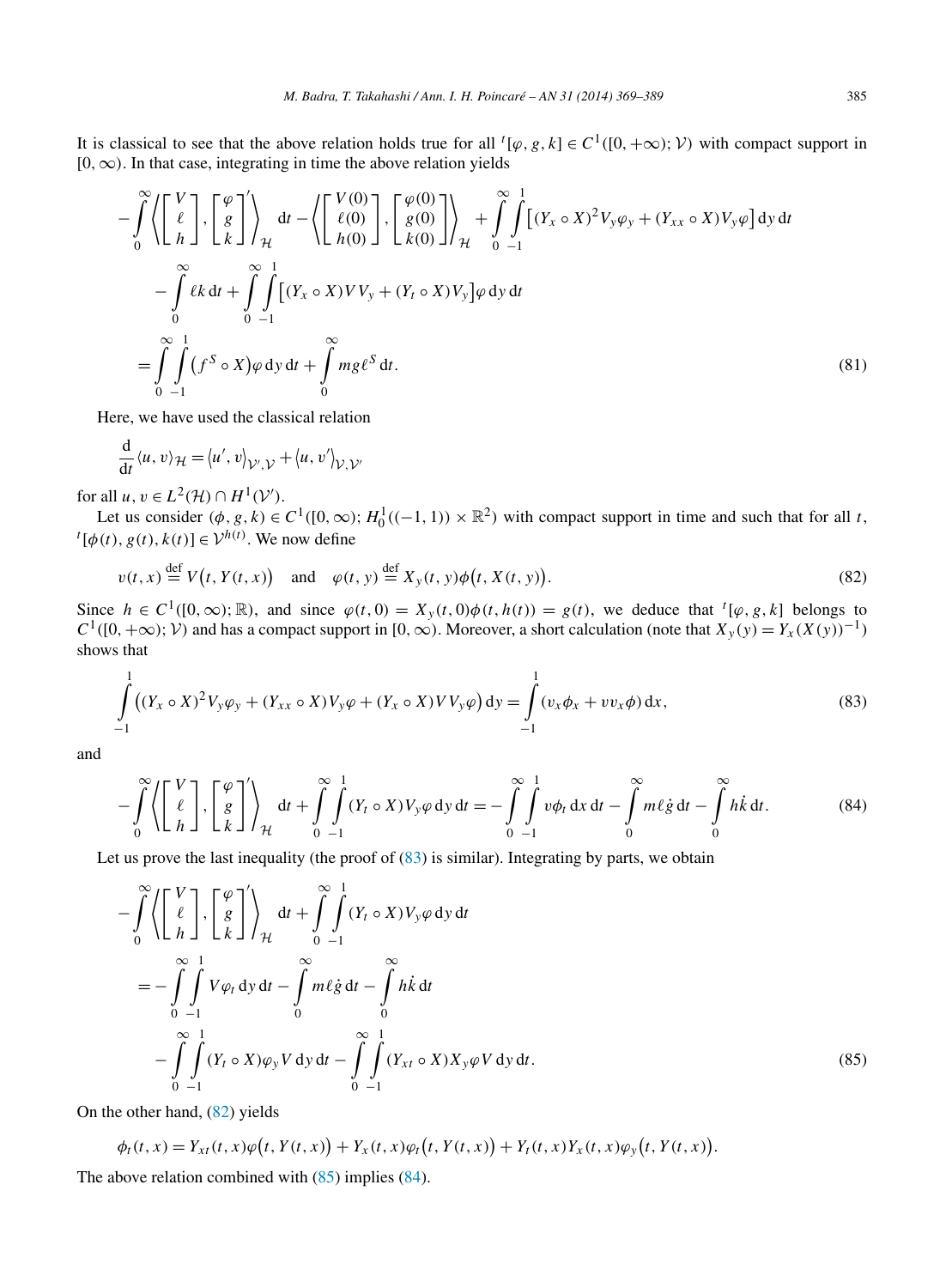Combining  $(83)$  and  $(84)$  with  $(81)$  gives

$$
-\int_{0}^{\infty}\int_{-1}^{1}v\phi_{t} dx dt - \int_{0}^{\infty}m\ell \dot{g} dt - \int_{0}^{\infty}h\dot{k} dt - \int_{-1}^{1}v(0,x)\phi(0,x) dx - m\ell(0)g(0) - h(0)k(0)
$$
  
+ 
$$
\int_{0}^{\infty}\int_{-1}^{1} (v_{x}\phi_{x} + vv_{x}\phi) dx dt - \int_{0}^{\infty}\ell k dt
$$
  
= 
$$
\int_{0}^{\infty}\int_{-1}^{1}f^{S}\phi dx dt + \int_{0}^{\infty}mg\ell^{S} dt.
$$
 (86)

The above relation implies  $\ell = \dot{h}$  and [\(7\)](#page-2-0).

Moreover, we deduce from [\(72\)](#page-14-0) that

1

$$
V(-1) = a^{S} + \int_{-1}^{1} (V - V^{S}) \hat{\varphi} \, dy + m\ell \hat{g} + h\hat{k}, \qquad V(0) = \ell, \qquad V(1) = b_{S}
$$

and thus that  $(10)$  holds true. This gives the existence of a solution of  $(1)$ ,  $(10)$ ,  $(3)$ .

Finally, we deduce from [\(77\)](#page-15-0), [\(78\)](#page-15-0) that

$$
\|v(t, X(t, \cdot)) - V^S\|_{L^2((-1, 1))} + |\ell(t)| + |h(t)| \le C(\|v^0 \circ X(0, \cdot) - V^S\|_{L^2((-1, 1))} + |\ell^0| + |h^0|)e^{-\sigma t}
$$
(87)

and

$$
\int_{0}^{\infty} e^{\sigma t} \left( \left\| v(t, X(t, \cdot)) - V^{S} \right\|_{H^{1}((-1, 1))} + |\ell(t)| + |h(t)| \right) dt
$$
\n
$$
\leq C \left( \left\| v^{0} \circ X(0, \cdot) - V^{S} \right\|_{L^{2}((-1, 1))} + |\ell^{0}| + |h^{0}| \right). \tag{88}
$$

Applying a change of variables and using the regularity of  $V^S$ , we easily deduce

$$
\|v(t,\cdot)-V^S\|_{L^2((-1,1))} + |\ell(t)| + |h(t)| \leq C(\|v^0 - V^S\|_{L^2((-1,1))} + |\ell^0| + |h^0|)e^{-\sigma t}.
$$
\n(89)

Moreover, one can notice that if  $V^S \in W^{2,\infty}((-1, 1))$ , then we obtain

$$
\int_{0}^{\infty} e^{\sigma t} \left( \left\| v(t, \cdot) - V^{S} \right\|_{H^{1}((-1, 1))} + \left| \ell(t) \right| + \left| h(t) \right| \right) dt \leq C \left( \left\| v^{0} - V^{S} \right\|_{L^{2}((-1, 1))} + \left| \ell^{0} \right| + \left| h^{0} \right| \right).
$$
\n(90)

In the general case, (88) and [\(44\)](#page-9-0) yield  $v \in L^2_{loc}(H^1((-1, 1)))$ . Note that since  $W_{\sigma}(\mathcal{V}_K, \mathcal{V})$  is continuously embedded in  $C([0, +\infty); \mathcal{H})$  we have  $V \in C([0, +\infty); L^2((-1, 1))), \ell = \dot{h} \in C([0, +\infty); \mathbb{R})$  and then  $h \in C^1([0, +\infty); \mathbb{R})$ , which with  $v = V \circ Y$  yields  $v \in C([0, +\infty); L^2((-1, 1))).$ 

To end the proof of the main result, let us show the uniqueness of  $(v, h)$ .

Assume  $(\tilde{v}, \tilde{h}) \in (L_{loc}^{\infty}(L^2((-1, 1))) \cap L_{loc}^2(H^1((-1, 1)))) \times C^1([0, \infty); \mathbb{R})$  is a weak solution of [\(1\)](#page-1-0), [\(3\)](#page-1-0), [\(10\)](#page-3-0) satisfying [\(44\)](#page-9-0) (with  $H^S = 0$ ). Then, setting  $\tilde{\ell} = \dot{\tilde{h}}$  and applying the change of variables [\(82\)](#page-16-0) corresponding to  $\tilde{h}$ , we deduce that  $(\tilde{V}, \tilde{\ell}, \tilde{h})$  satisfies [\(81\)](#page-16-0) for  ${}^{t}[\varphi, g, k] \in C^{1}([0, +\infty); \mathcal{V})$ . This yields that  ${}^{t}[\tilde{V}, \tilde{\ell}, \tilde{h}] \in H_{loc}^{1}(\mathcal{V}')$  and [\(80\)](#page-15-0). Setting  $\tilde{W} = \tilde{V} - V^S$ , and since [\(76\)](#page-15-0) holds, we deduce that  ${}^t[\tilde{W}, \tilde{\ell}, \tilde{h}] \in L^{\infty}_{loc}(\mathcal{H}) \cap L^2_{loc}(\mathcal{V}_K)$  is the unique solution of [\(57\)](#page-11-0) with  $u = K\mathbf{X}$  satisfying [\(44\)](#page-9-0) (with  $H^S = 0$ ), with  $\mathbf{X}^0 = {}^t[W^0, \ell^0, h^0]$ , with *A* defined by [\(61\)](#page-12-0), [\(62\)](#page-12-0), *B* defined by [\(65\)](#page-12-0), *N* defined by [\(75\)](#page-14-0) and *K* given by [\(71\)](#page-14-0), namely <sup>*t*</sup>[ $\tilde{W}$ ,  $\tilde{\ell}$ ,  $\tilde{h}$ ] =<sup>*t*</sup> [ $W$ ,  $\ell$ ,  $h$ ].

Then by going back to the original variables, it gives the uniqueness stated in the theorem and it concludes the proof.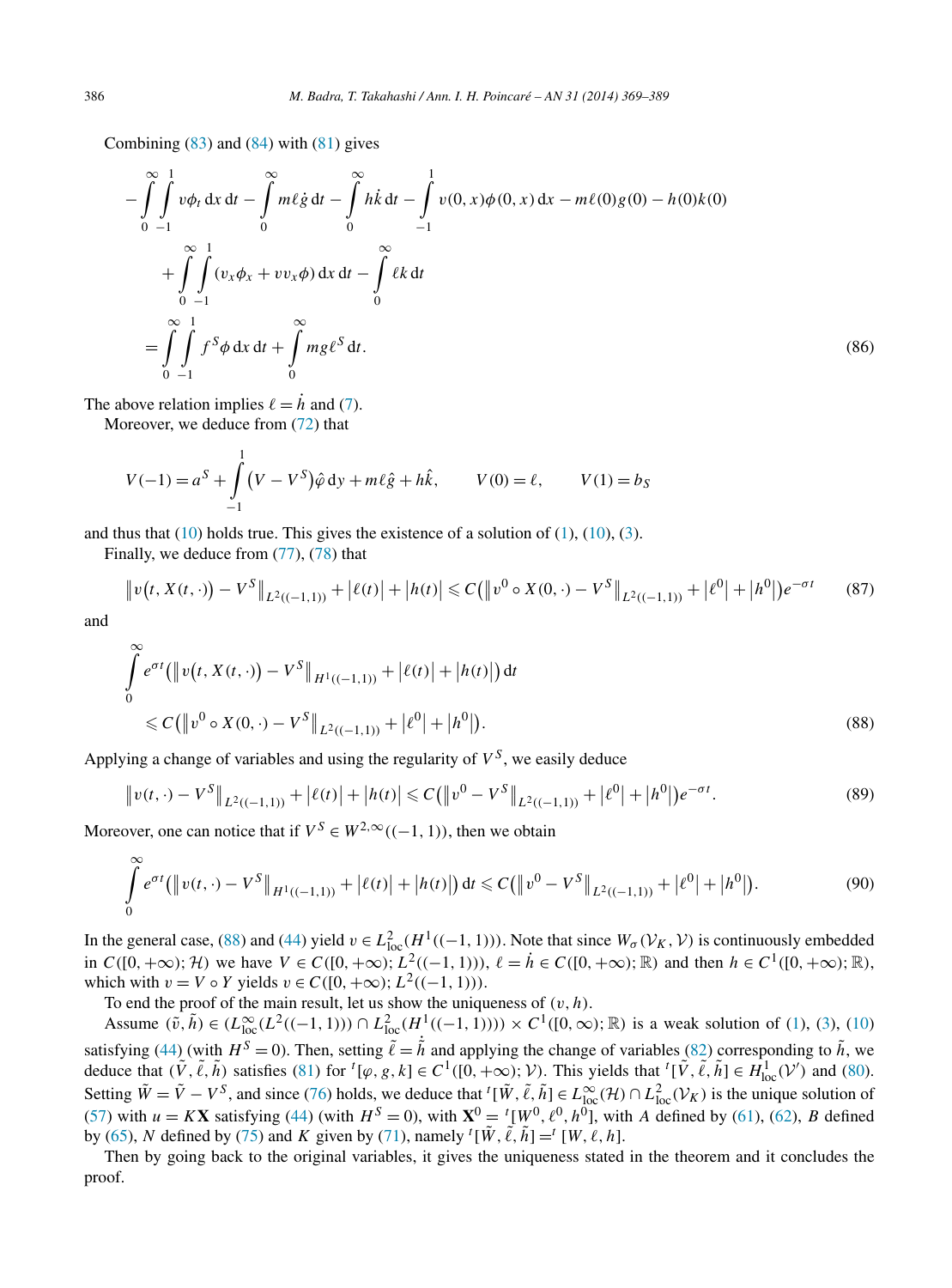# <span id="page-18-0"></span>**6. Case of several particles**

We can extend our problem to the case of *n* particles,  $n \in \mathbb{N}^*$ . In that case, the system we need to consider is

$$
\begin{cases}\nv_t - v_{xx} + v v_x = f^S \quad (t \ge 0, \ x \in (-1, 1) \setminus \{h_1(t), \dots, h_n(t)\}), \\
v(t, h_i(t)) = \dot{h}_i(t) \quad (t \ge 0, \ i \in \{1, \dots, n\}), \\
m_i \ddot{h}_i(t) = [v_x](t, h_i(t)) + m_i \ell_i^S \quad (t \ge 0, \ i \in \{1, \dots, n\}),\n\end{cases} \tag{91}
$$

with the boundary conditions

$$
v(t, -1) = a^S + u(t), \qquad v(t, 1) = b^S \quad (t \ge 0),
$$
\n(92)

with the initial conditions

$$
h_i(0) = h_i^0, \qquad \dot{h}_i(0) = \ell_i^0, \quad i \in \{1, \dots, n\},\tag{93}
$$

$$
v(0, x) = v^{0}(x), \quad x \in (-1, 1) \setminus \{h_{1}^{0}, \dots, h_{n}^{0}\}.
$$
\n(94)

We also consider a stationary state

$$
\begin{cases}\n-V_{yy}^S + V^S V_y^S = f^S \quad (y \in (-1, 1) \setminus \{H_1^s, \dots, H_n^s\}), \\
V^S(-1) = a^S, \quad V^S(1) = b^S, \\
V^S(H_i^S) = 0, \quad i \in \{1, \dots, n\}, \\
0 = [V_y^S](H_i^S) + m_i \ell_i^S, \quad i \in \{1, \dots, n\}.\n\end{cases}
$$
\n(95)

It is possible to construct a change of variables

$$
X(t,\cdot):(-1,1)\setminus\big\{H_1^s,\ldots,H_n^s\big\}\to(-1,1)\setminus\big\{h_1(t),\ldots,h_n(t)\big\}
$$

in a similar way as in the case  $n = 1$ . This is done for  $(h_1(t),...,h_n(t))$  such that for  $c > 0$  small enough

$$
\sup_{i=1,\ldots,n} \left| h_i(t) - H_i^S \right| < c \quad \text{for all } t. \tag{96}
$$

The condition [\(6\)](#page-1-0) becomes

$$
\begin{cases}\nV_{y}^{S}(H_{i}^{S})\varphi - \varphi_{yy} - V^{S}\varphi_{y} = 0, & y \in (H_{i}^{S}, H_{i+1}^{S}) \\
\varphi(H_{i}^{S}) = \varphi(H_{i+1}^{S}) = 0\n\end{cases} \implies \varphi \equiv 0 \text{ or } V_{y}^{S}(H_{i}^{S}) < -\sigma,
$$
\n(97)

for all  $i = 1, ..., n$  and where we have written  $H_{n+1}^S = 1$  for convenience.

Then we can generalize Theorem [2](#page-3-0) as follows:

**Theorem 13.** Assume  $f^S \in W^{2,\infty}(-1,1)$ , and that  $(f^S, \ell_1^S, \ldots, \ell_n^S, a^S, b^S)$  is associated with a stationary solution  $(V^S, 0, H_1^S, \ldots, H_n^S)$  of (95), with  $V^S \in W^{1,\infty}((-1,1))$ . There exists  $\sigma_0 > 0$  such that for all  $\sigma \in (0, \sigma_0)$ , there exist  $\mu$ ,  $C > 0$  and  $(\hat{\varphi}, \hat{g}_1, \ldots, \hat{g}_n, \hat{k}_1, \ldots, \hat{k}_n) \in L^2((-1, 1)) \times \mathbb{R}^{2n}$ , such that, if  $(v^0, \ell_1^0, \ldots, \ell_n^0, h_1^0, \ldots, h_n^0) \in$  $L^2((-1, 1)) \times \mathbb{R}^{2n}$  *satisfies* 

$$
||v^0 - V^S||_{L^2((-1,1))} + \sum_{i=1}^n (|\ell_i^0| + |h_i^0 - H_i^S|) \le \mu
$$

*then there exists a unique weak solution*

$$
(v, h_1, \ldots, h_n) \in L^{\infty}_{loc}(L^2((-1, 1))) \cap L^2_{loc}(H^1((-1, 1))) \times C^1((0, \infty); \mathbb{R}^n),
$$

*of* (91), (93) *and of*

$$
v(t, -1) = a^S + \int_{-1}^{1} \left( v(t, X(t, y)) - V^S(y) \right) \hat{\varphi} \, dy + \sum_{i=1}^{n} \left( m_i \dot{h}_i(t) \hat{g}_i + \left( h_i(t) - H_i^S \right) \hat{k}_i \right),
$$
  

$$
v(t, 1) = b^S \quad (t \ge 0)
$$
 (98)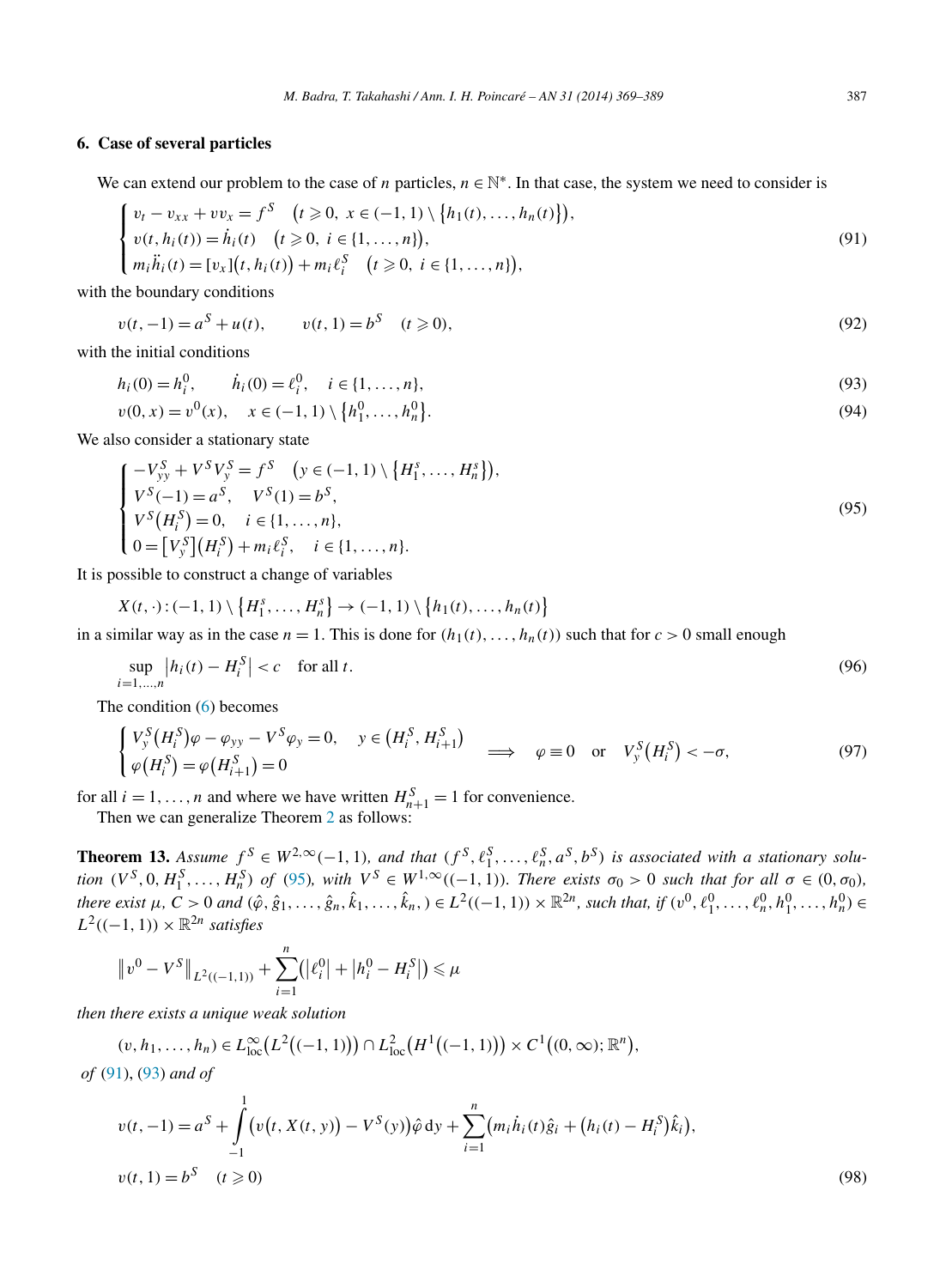<span id="page-19-0"></span>*and satisfying* [\(96\)](#page-18-0)*. Moreover*  $v \in C([0, +\infty); L^2((-1, 1))$  *and it satisfies:* 

$$
\|v(t) - V^S\|_{L^2((-1,1))} + \sum_{i=1}^n (|\dot{h}_i(t)| + |h_i(t) - H_i^S|)
$$
  
\$\leq C e^{-\sigma t} \left( \|v^0 - V^S\|\_{L^2((-1,1))} + \sum\_{i=1}^n (|\ell\_i^0| + |h\_i^0 - H\_i^S|) \right). \tag{99}

The definition of weak solutions in that case is similar to Definition [1](#page-2-0) in the case of one particle. As in Theorem [2,](#page-3-0) the constant  $\sigma_0 > 0$  depends on [\(97\)](#page-18-0) and can be infinite if (97) holds true for all  $\sigma > 0$ .

# **Acknowledgements**

The authors wish to thank Abdallah Badra for many fruitful discussions on the existence of a nontrivial solution of  $(21)$  and in particular, for pointing out the possibility of reducing  $(21)$  to  $(27)$ .

The work of T.T. was partially supported by ANR Grant CISIFS (09-BLAN-0213-02).

# **References**

- [1] [M. Badra, T. Takahashi, Stabilization of parabolic nonlinear systems with finite dimensional feedback or dynamic controllers. Application to](http://refhub.elsevier.com/S0294-1449(13)00054-1/bib4254s1) [Navier–Stokes system, SIAM J. Control Optim. 49 \(2\) \(2011\) 420–463.](http://refhub.elsevier.com/S0294-1449(13)00054-1/bib4254s1)
- [2] M. Badra, T. Takahashi, On Fattorini criterion for approximate controllability and stabilizability of parabolic equations, preprint.
- [3] [V. Barbu, S.S. Rodrigues, A. Shirikyan, Internal exponential stabilization to a nonstationary solution for 3D Navier–Stokes equations, SIAM](http://refhub.elsevier.com/S0294-1449(13)00054-1/bib4261726275526F6472696775657353686972696B79616E32303131s1) [J. Control Optim. 49 \(4\) \(2011\) 1454–1478.](http://refhub.elsevier.com/S0294-1449(13)00054-1/bib4261726275526F6472696775657353686972696B79616E32303131s1)
- [4] A. [Bensoussan, G. Da Prato, M.C. Delfour, S.K. Mitter, Representation and control of infinite dimensional systems, in: Systems & Control:](http://refhub.elsevier.com/S0294-1449(13)00054-1/bib5243494453324544s1) [Foundations & Applications, second ed., Birkhäuser Boston Inc., Boston, MA, 2007.](http://refhub.elsevier.com/S0294-1449(13)00054-1/bib5243494453324544s1)
- [5] M. Boulakia, S. Guerrero, Local null controllability of a fluid–solid interaction problem in dimension 3, J. Eur. Math. Soc. 15 (3) (2013) 825–856, [http://dx.doi.org/10.4171/JEMS/378.](http://dx.doi.org/10.4171/JEMS/378)
- [6] M. [Boulakia, A. Osses, Local null controllability of a two-dimensional fluid–structure interaction problem, ESAIM Control Optim. Calc. Var.](http://refhub.elsevier.com/S0294-1449(13)00054-1/bib424F3038s1) [14 \(1\) \(2008\) 1–42.](http://refhub.elsevier.com/S0294-1449(13)00054-1/bib424F3038s1)
- [7] M. [Chapouly, Global controllability of nonviscous and viscous Burgers-type equations, SIAM J. Control Optim. 48 \(3\) \(2009\) 1567–1599.](http://refhub.elsevier.com/S0294-1449(13)00054-1/bib436861706F756C79s1)
- [8] S. [Chowdhury, M.M. Ramaswamy, J.-P. Raymond, Controllability and stabilizability of the linearized compressible Navier–Stokes system in](http://refhub.elsevier.com/S0294-1449(13)00054-1/bib5261796D6F6E645349434F4E32303132s1) [one dimension, SIAM J. Control Optim. 50 \(5\) \(2012\) 2959–2987.](http://refhub.elsevier.com/S0294-1449(13)00054-1/bib5261796D6F6E645349434F4E32303132s1)
- [9] C. [Conca, H.J. San Martín, M. Tucsnak, Existence of solutions for the equations modelling the motion of a rigid body in a viscous fluid,](http://refhub.elsevier.com/S0294-1449(13)00054-1/bib43534D54s1) [Comm. Partial Differential Equations 25 \(5–6\) \(2000\) 1019–1042.](http://refhub.elsevier.com/S0294-1449(13)00054-1/bib43534D54s1)
- [10] B. [Desjardins, M.J. Esteban, Existence of weak solutions for the motion of rigid bodies in a viscous fluid, Arch. Ration. Mech. Anal. 146 \(1\)](http://refhub.elsevier.com/S0294-1449(13)00054-1/bib4445s1) [\(1999\) 59–71.](http://refhub.elsevier.com/S0294-1449(13)00054-1/bib4445s1)
- [11] B. [Desjardins, M.J. Esteban, On weak solutions for fluid–rigid structure interaction: compressible and incompressible models, Comm. Partial](http://refhub.elsevier.com/S0294-1449(13)00054-1/bib444532s1) [Differential Equations 25 \(7–8\) \(2000\) 1399–1413.](http://refhub.elsevier.com/S0294-1449(13)00054-1/bib444532s1)
- [12] A. [Doubova, E. Fernández-Cara, Some control results for simplified one-dimensional models of fluid–solid interaction, Math. Models Methods](http://refhub.elsevier.com/S0294-1449(13)00054-1/bib446F75626F76614665726E616E64657A63617261s1) [Appl. Sci. 15 \(5\) \(2005\) 783–824.](http://refhub.elsevier.com/S0294-1449(13)00054-1/bib446F75626F76614665726E616E64657A63617261s1)
- [13] S. [Ervedoza, O. Glass, S. Guerrero, J.-P. Puel, Local exact controllability for the one-dimensional compressible Navier–Stokes equation, Arch.](http://refhub.elsevier.com/S0294-1449(13)00054-1/bib457276476C617373477565725075656C32303132s1) [Ration. Mech. Anal. 206 \(1\) \(2012\) 189–238.](http://refhub.elsevier.com/S0294-1449(13)00054-1/bib457276476C617373477565725075656C32303132s1)
- [14] E. [Fernández-Cara, S. Guerrero, Null controllability of the Burgers system with distributed controls, Systems Control Lett. 56 \(5\) \(2007\)](http://refhub.elsevier.com/S0294-1449(13)00054-1/bib53657267696F31s1) [366–372.](http://refhub.elsevier.com/S0294-1449(13)00054-1/bib53657267696F31s1)
- [15] [G.P. Galdi, On the motion of a rigid body in a viscous liquid: a mathematical analysis with applications, in: Handbook of Mathematical Fluid](http://refhub.elsevier.com/S0294-1449(13)00054-1/bib47616C646932303032s1) [Dynamics, vol. I, North-Holland, Amsterdam, 2002, pp. 653–791.](http://refhub.elsevier.com/S0294-1449(13)00054-1/bib47616C646932303032s1)
- [16] [V. Girault, P.-A. Raviart, Finite Element Methods for Navier–Stokes Equations: Theory and Algorithms, Springer Series in Computational](http://refhub.elsevier.com/S0294-1449(13)00054-1/bib4752s1) [Mathematics, vol. 5, Springer-Verlag, Berlin, 1986.](http://refhub.elsevier.com/S0294-1449(13)00054-1/bib4752s1)
- [17] C. [Grandmont, Y. Maday, Existence for an unsteady fluid–structure interaction problem, M2AN Math. Model. Numer. Anal. 34 \(3\) \(2000\)](http://refhub.elsevier.com/S0294-1449(13)00054-1/bib474Ds1) [609–636.](http://refhub.elsevier.com/S0294-1449(13)00054-1/bib474Ds1)
- [18] S. [Guerrero, O.Yu. Imanuvilov, Remarks on global controllability for the Burgers equation with two control forces, Ann. Inst. H. Poincaré](http://refhub.elsevier.com/S0294-1449(13)00054-1/bib53657267696F32s1) [Anal. Non Linéaire 24 \(6\) \(2007\) 897–906.](http://refhub.elsevier.com/S0294-1449(13)00054-1/bib53657267696F32s1)
- [19] M.D. [Gunzburger, H.-C. Lee, G.A. Seregin, Global existence of weak solutions for viscous incompressible flows around a moving rigid body](http://refhub.elsevier.com/S0294-1449(13)00054-1/bib474C53s1) [in three dimensions, J. Math. Fluid Mech. 2 \(3\) \(2000\) 219–266.](http://refhub.elsevier.com/S0294-1449(13)00054-1/bib474C53s1)
- [20] O. [Imanuvilov, T. Takahashi, Exact controllability of a fluid–rigid body system, J. Math. Pures Appl. \(9\) 87 \(4\) \(2007\) 408–437.](http://refhub.elsevier.com/S0294-1449(13)00054-1/bib49543037s1)
- [21] [T. Kato, Perturbation Theory for Linear Operators, Classics in Mathematics, Springer-Verlag, Berlin, 1995. Reprint of the 1980 edition.](http://refhub.elsevier.com/S0294-1449(13)00054-1/bib4B61746F31393636s1)
- [22] [Y. Liu, T. Takahashi, M. Tucsnak, Single input controllability of a simplified fluid–structure interaction model, ESAIM Control Optim. Calc.](http://refhub.elsevier.com/S0294-1449(13)00054-1/bib59756E696E6732s1) [Var. 19 \(1\) \(2013\) 20–42.](http://refhub.elsevier.com/S0294-1449(13)00054-1/bib59756E696E6732s1)